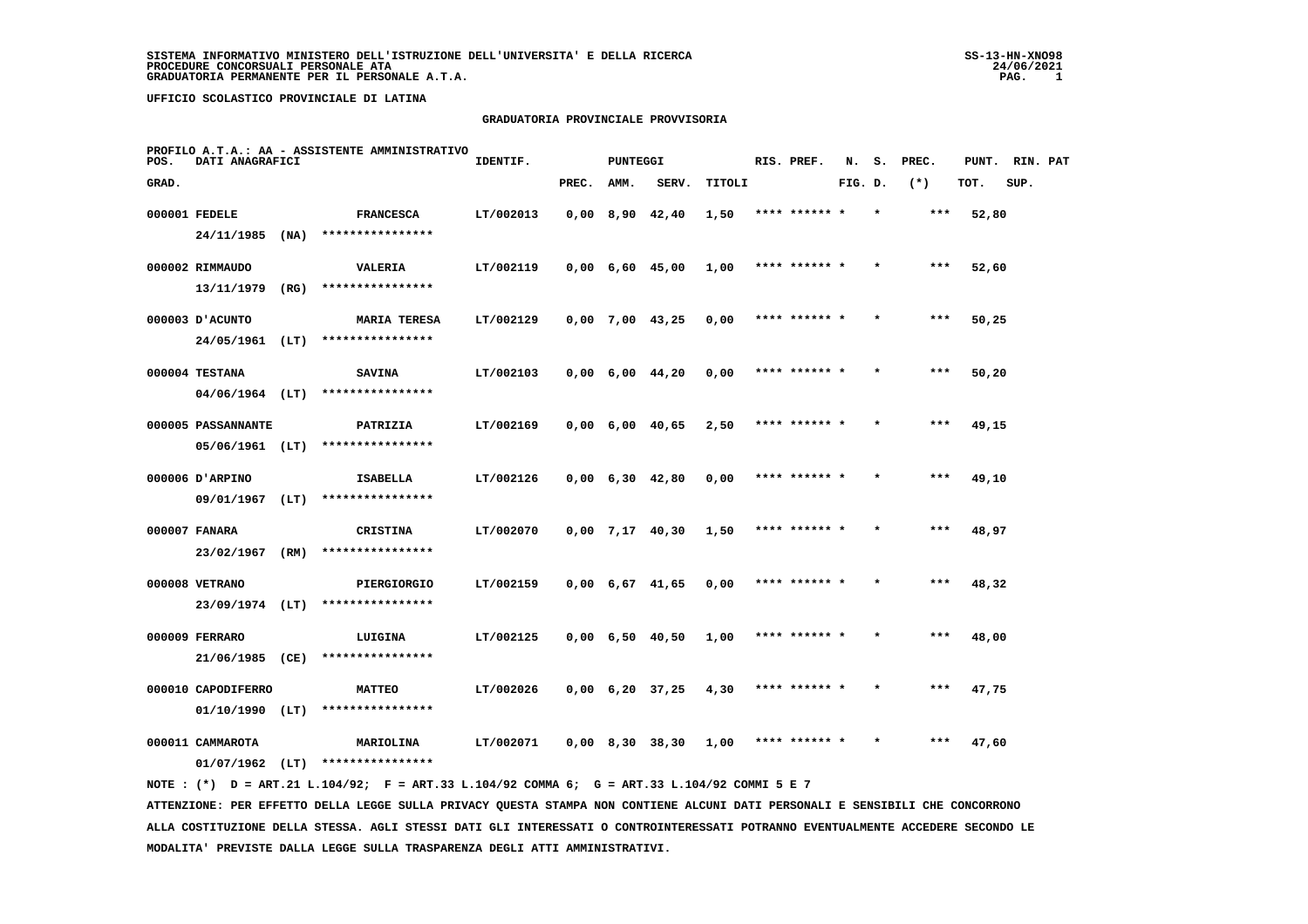# **GRADUATORIA PROVINCIALE PROVVISORIA**

| POS.  | DATI ANAGRAFICI                     |      | PROFILO A.T.A.: AA - ASSISTENTE AMMINISTRATIVO | IDENTIF.  |       | <b>PUNTEGGI</b>               |                               |        | RIS. PREF.    | N.      | s. | PREC. |       | PUNT. RIN. PAT |  |
|-------|-------------------------------------|------|------------------------------------------------|-----------|-------|-------------------------------|-------------------------------|--------|---------------|---------|----|-------|-------|----------------|--|
| GRAD. |                                     |      |                                                |           | PREC. | AMM.                          | SERV.                         | TITOLI |               | FIG. D. |    | $(*)$ | TOT.  | SUP.           |  |
|       | 000012 ROSELLI<br>25/04/1963 (RM)   |      | <b>MARCO</b><br>****************               | LT/002170 |       | $0,00$ 6,67 38,80             |                               | 2,00   | **** ****** * |         |    | $***$ | 47,47 |                |  |
|       | 000013 CANALE<br>$31/03/1961$ (LT)  |      | <b>ASSUNTA</b><br>****************             | LT/002019 |       | $0,00$ 7,17 37,60             |                               | 2,50   | **** ****** * |         |    | $***$ | 47,27 |                |  |
|       | 000014 BRIZI<br>20/12/1965          | (RM) | <b>ROBERTA</b><br>****************             | LT/002101 |       |                               | 0,00 10,00 34,40              | 2,50   | **** ****** * |         |    | $***$ | 46,90 |                |  |
|       | 000015 MATTEI<br>17/09/1963         | (GE) | <b>STEFANIA</b><br>****************            | LT/002064 |       | $0,00$ 7,00 37,20             |                               | 2,50   | **** ****** * |         |    | ***   | 46,70 |                |  |
|       | 000016 D'ANGELI<br>17/08/1969       | (NA) | ANNA<br>****************                       | LT/002168 |       |                               | 0,00 10,00 35,10              | 1,50   | **** ****** * |         |    | $***$ | 46,60 |                |  |
|       | 000017 ARCIERI<br>$12/05/1961$ (LT) |      | <b>ANNUNZIATA</b><br>****************          | LT/002155 |       | $0,00 \quad 7,20 \quad 36,40$ |                               | 3,00   | **** ****** * |         |    | ***   | 46,60 |                |  |
|       | 000018 PALOMBI<br>23/03/1961 (LT)   |      | LORETA<br>****************                     | LT/002095 |       |                               | 0,00 7,50 36,55               | 2,50   | **** ****** * |         |    | ***   | 46,55 |                |  |
|       | 000019 SCIARRA<br>19/05/1971 (RM)   |      | <b>MONIA</b><br>****************               | LT/002114 |       | $0,00$ $10,00$ $33,80$        |                               | 2,50   | **** ******   |         |    | ***   | 46,30 |                |  |
|       | 000020 MICOLI<br>02/12/1963         | (EE) | <b>ELISA</b><br>****************               | LT/002187 |       | $0,00 \quad 6,00 \quad 37,70$ |                               | 2,50   | **** ****** * |         |    | $***$ | 46,20 |                |  |
|       | 000021 CAISSUTTI<br>07/08/1967      | (LT) | TERESA<br>****************                     | LT/002146 |       | $0,00$ 7,50 36,50             |                               | 1,50   | **** ****** * |         |    | $***$ | 45,50 |                |  |
|       | 000022 MATTOCCIA<br>13/06/1966      | (RM) | <b>ANTONIO</b><br>****************             | LT/002035 |       |                               | $0,00 \quad 6,40 \quad 38,00$ | 1,00   | **** ****** * |         |    | ***   | 45,40 |                |  |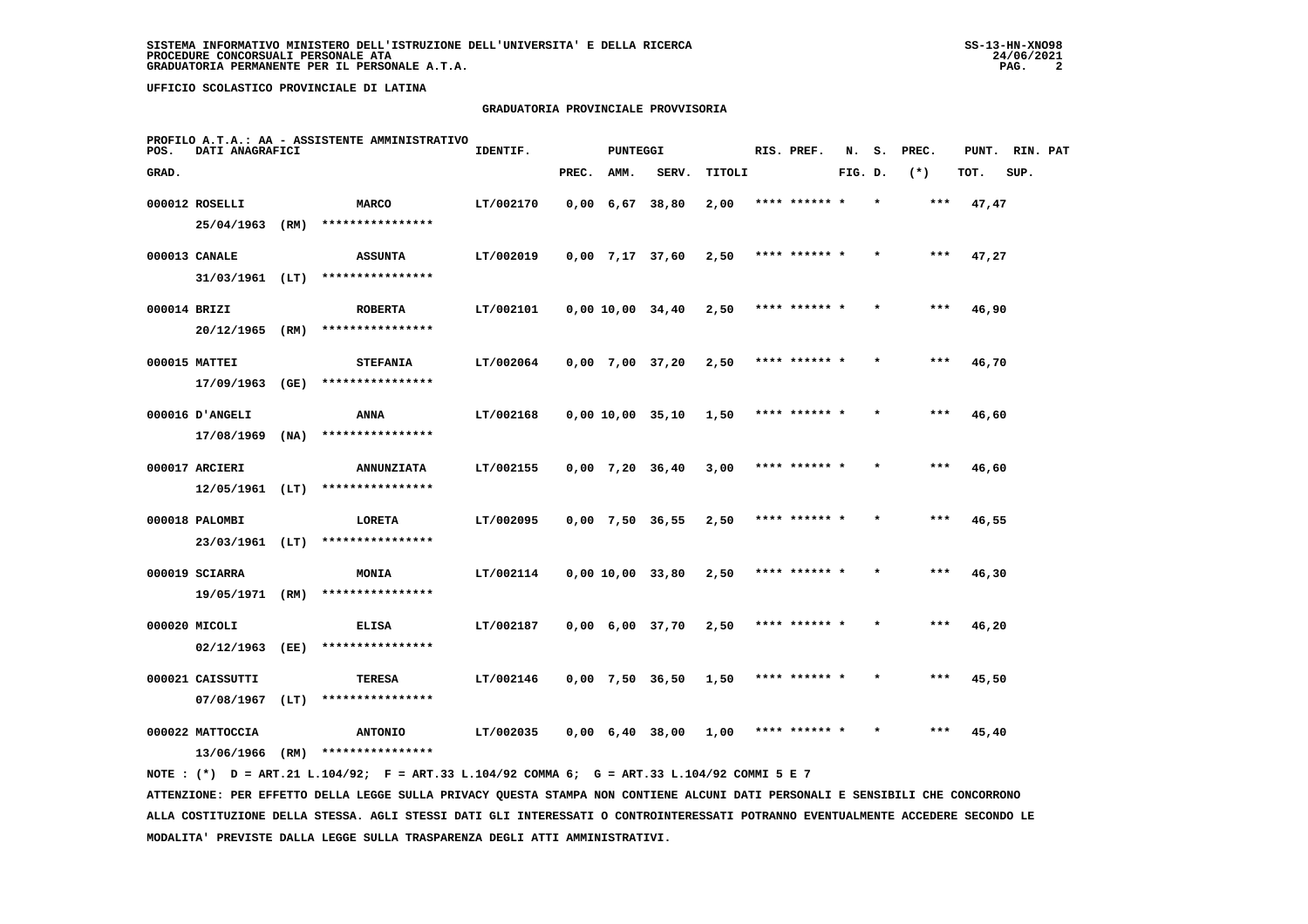# **GRADUATORIA PROVINCIALE PROVVISORIA**

| POS.         | DATI ANAGRAFICI                          |      | PROFILO A.T.A.: AA - ASSISTENTE AMMINISTRATIVO | IDENTIF.  |       | <b>PUNTEGGI</b>               |                               |        | RIS. PREF.    | N.      | s.      | PREC. | PUNT. RIN. PAT |      |  |
|--------------|------------------------------------------|------|------------------------------------------------|-----------|-------|-------------------------------|-------------------------------|--------|---------------|---------|---------|-------|----------------|------|--|
| GRAD.        |                                          |      |                                                |           | PREC. | AMM.                          | SERV.                         | TITOLI |               | FIG. D. |         | $(*)$ | TOT.           | SUP. |  |
|              | 000023 MAMBRIN<br>$21/02/1965$ (LT)      |      | <b>ERMINIA</b><br>****************             | LT/002057 |       | $0,00$ $9,00$ $36,20$         |                               | 0,00   | **** ****** * |         |         | $***$ | 45,20          |      |  |
|              | 000024 CAVALLO<br>$12/12/1958$ (PZ)      |      | <b>ROSA</b><br>****************                | LT/002131 |       |                               | $0,00 \quad 6,33 \quad 37,30$ | 1,50   | **** ****** * |         |         | ***   | 45,13          |      |  |
|              | 000025 MATTONI<br>$17/03/1984$ (LT)      |      | <b>DANIELA</b><br>****************             | LT/002085 |       |                               | $0,00$ 8,00 34,25             | 2,50   | **** ****** * |         |         | $***$ | 44,75          |      |  |
|              | 000026 FALCHI<br>$15/09/1961$ (LT)       |      | <b>ALBERTO</b><br>****************             | LT/002050 |       |                               | $0,00 \quad 6,67 \quad 36,70$ | 1,00   | **** ****** * |         |         | ***   | 44,37          |      |  |
| 000027 PORCU | $20/12/1961$ (LT)                        |      | <b>ANNAMARIA</b><br>****************           | LT/002133 |       | 0,00 7,00 34,70               |                               | 2,50   | **** ****** * |         |         | $***$ | 44,20          |      |  |
|              | 000028 DI BENEDETTO<br>$20/03/1958$ (LT) |      | <b>SILVANA</b><br>****************             | LT/002025 |       | $0,00$ 7,00 35,40             |                               | 1,50   | **** ****** * |         |         | $***$ | 43,90          |      |  |
| 000029 BONCI | 09/04/1960 (RM)                          |      | MARINA<br>****************                     | LT/002176 |       | $0,00 \quad 6,83 \quad 36,70$ |                               | 0.00   | **** ****** * |         |         | $***$ | 43,53          |      |  |
|              | $000030$ TROTTA<br>18/01/1961 (RM)       |      | CARLA<br>****************                      | LT/002140 |       | $0,00 \quad 6,90 \quad 36,20$ |                               | 0,00   | **** ****** * |         |         | ***   | 43,10          |      |  |
|              | 000031 CANZONIERI<br>$14/06/1967$ (SA)   |      | PATRIZIA<br>****************                   | LT/002043 |       | $0,00 \quad 6,00 \quad 34,55$ |                               | 2,50   | **** ******   |         |         | ***   | 43,05          |      |  |
| 000032 DIANA | 27/04/1989                               | (NA) | <b>IRENE</b><br>****************               | LT/002184 |       |                               | $0,00$ $9,00$ $31,35$         | 2,50   | **** ****** * |         |         | ***   | 42,85          |      |  |
|              | 000033 RICCARDI<br>19/12/1976            | (NA) | <b>GAETANO</b><br>****************             | LT/002048 |       |                               | $0,00$ 8,33 31,00             | 2,50   | **** ****** * |         | $\star$ | ***   | 41,83          |      |  |
|              |                                          |      |                                                |           |       |                               |                               |        |               |         |         |       |                |      |  |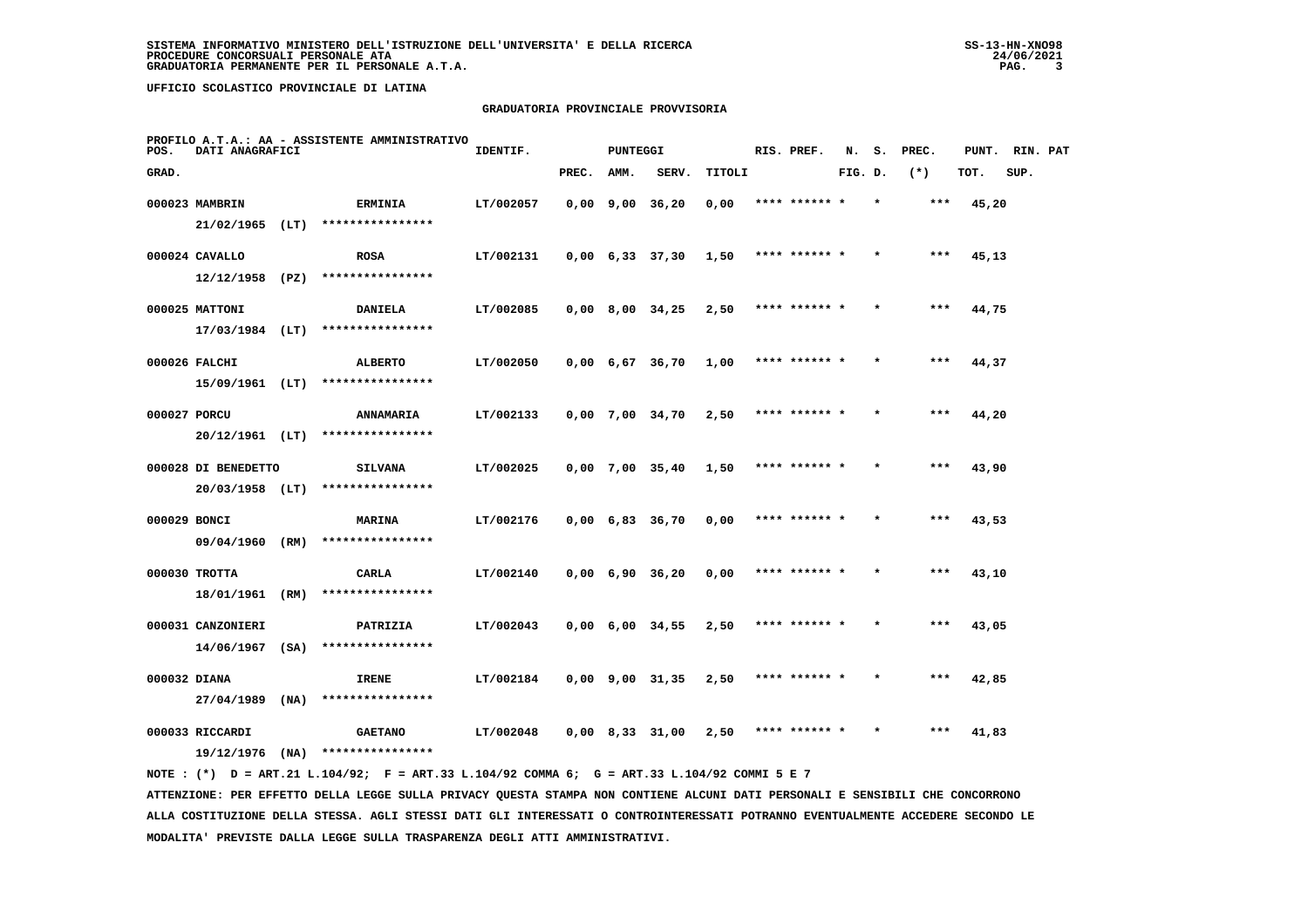# **GRADUATORIA PROVINCIALE PROVVISORIA**

| POS.  | DATI ANAGRAFICI    |      | PROFILO A.T.A.: AA - ASSISTENTE AMMINISTRATIVO | IDENTIF.  |       | <b>PUNTEGGI</b>   |                               |        | RIS. PREF.    | N.      | s.      | PREC.  | PUNT. | RIN. PAT |  |
|-------|--------------------|------|------------------------------------------------|-----------|-------|-------------------|-------------------------------|--------|---------------|---------|---------|--------|-------|----------|--|
| GRAD. |                    |      |                                                |           | PREC. | AMM.              | SERV.                         | TITOLI |               | FIG. D. |         | $(* )$ | TOT.  | SUP.     |  |
|       | 000034 LOCOROTONDO |      | COSIMA                                         | LT/002090 |       | $0,00$ 6,00 33,20 |                               | 2,50   |               |         |         |        | 41,70 |          |  |
|       | $26/10/1964$ (TA)  |      | ****************                               |           |       |                   |                               |        |               |         |         |        |       |          |  |
|       | 000035 MANGIACAPRE |      | <b>CONCETTA</b>                                | LT/002106 |       |                   | $0,00 \quad 6,00 \quad 30,70$ | 1,00   | **** ****** * |         |         | $***$  | 37,70 |          |  |
|       | 23/07/1967 (CE)    |      | ****************                               |           |       |                   |                               |        |               |         |         |        |       |          |  |
|       | 000036 D 'ANTO'    |      | <b>ESTERINA</b>                                | LT/002018 |       |                   | $0,00 \quad 6,20 \quad 29,00$ | 2,50   | **** ****** * |         | $\star$ | ***    | 37,70 |          |  |
|       | 12/06/1979         | (NA) | ****************                               |           |       |                   |                               |        |               |         |         |        |       |          |  |
|       | 000037 DI PROSPERO |      | <b>ERNESTO</b>                                 | LT/002197 |       |                   | $0,00$ 8,00 22,50             | 4,30   | **** ****** * |         |         | $***$  | 34,80 |          |  |
|       | 23/12/1995 (LT)    |      | ****************                               |           |       |                   |                               |        |               |         |         |        |       |          |  |
|       | 000038 IACOZZA     |      | <b>FRANCA</b>                                  | LT/002122 |       |                   | $0,00$ 6,67 26,50             | 1,00   | **** ****** * |         |         | $***$  | 34,17 |          |  |
|       | 23/06/1967         | (EE) | ****************                               |           |       |                   |                               |        |               |         |         |        |       |          |  |
|       | 000039 CAIAZZO     |      | <b>CARMINE</b>                                 | LT/002111 |       |                   | $0,00$ 7,00 23,10             | 2,50   | **** ****** * |         |         | $***$  | 32,60 |          |  |
|       | 16/02/1971 (CE)    |      | ****************                               |           |       |                   |                               |        |               |         |         |        |       |          |  |
|       | 000040 PALADINO    |      | <b>SARAH</b>                                   | LT/002078 |       |                   | 0,00 10,00 19,70              | 2,80   | **** ****** * |         |         | ***    | 32,50 |          |  |
|       | 18/03/1983         | (LT) | ****************                               |           |       |                   |                               |        |               |         |         |        |       |          |  |
|       | 000041 DI FEOLA    |      | <b>GIUSEPPINA</b>                              | LT/002062 |       |                   | $0,00$ 7,00 23,00             | 2,50   | **** ****** * |         |         | ***    | 32,50 |          |  |
|       | 12/02/1973         | (CE) | ****************                               |           |       |                   |                               |        |               |         |         |        |       |          |  |
|       | 000042 FANTASIA    |      | GIOVANNI                                       | LT/002120 |       |                   | $0,00$ 10,00 18,45            | 3,00   | **** ****** * |         |         | $***$  | 31,45 |          |  |
|       | 10/03/1984         | (LT) | ****************                               |           |       |                   |                               |        |               |         |         |        |       |          |  |
|       | 000043 CAPPAVERDE  |      | <b>CESARE</b>                                  | LT/002039 |       | $0,00$ 6,00 22,85 |                               | 2,50   | **** ****** * |         |         | $***$  | 31,35 |          |  |
|       | 08/01/1966         | (CE) | ****************                               |           |       |                   |                               |        |               |         |         |        |       |          |  |
|       | 000044 LETTIERI    |      | <b>GIOVANNA</b>                                | LT/002031 |       |                   | $0,00$ 8,00 18,50             | 2,50   | **** ****** * |         |         | ***    | 29,00 |          |  |
|       | 10/04/1972         | (NA) | ****************                               |           |       |                   |                               |        |               |         |         |        |       |          |  |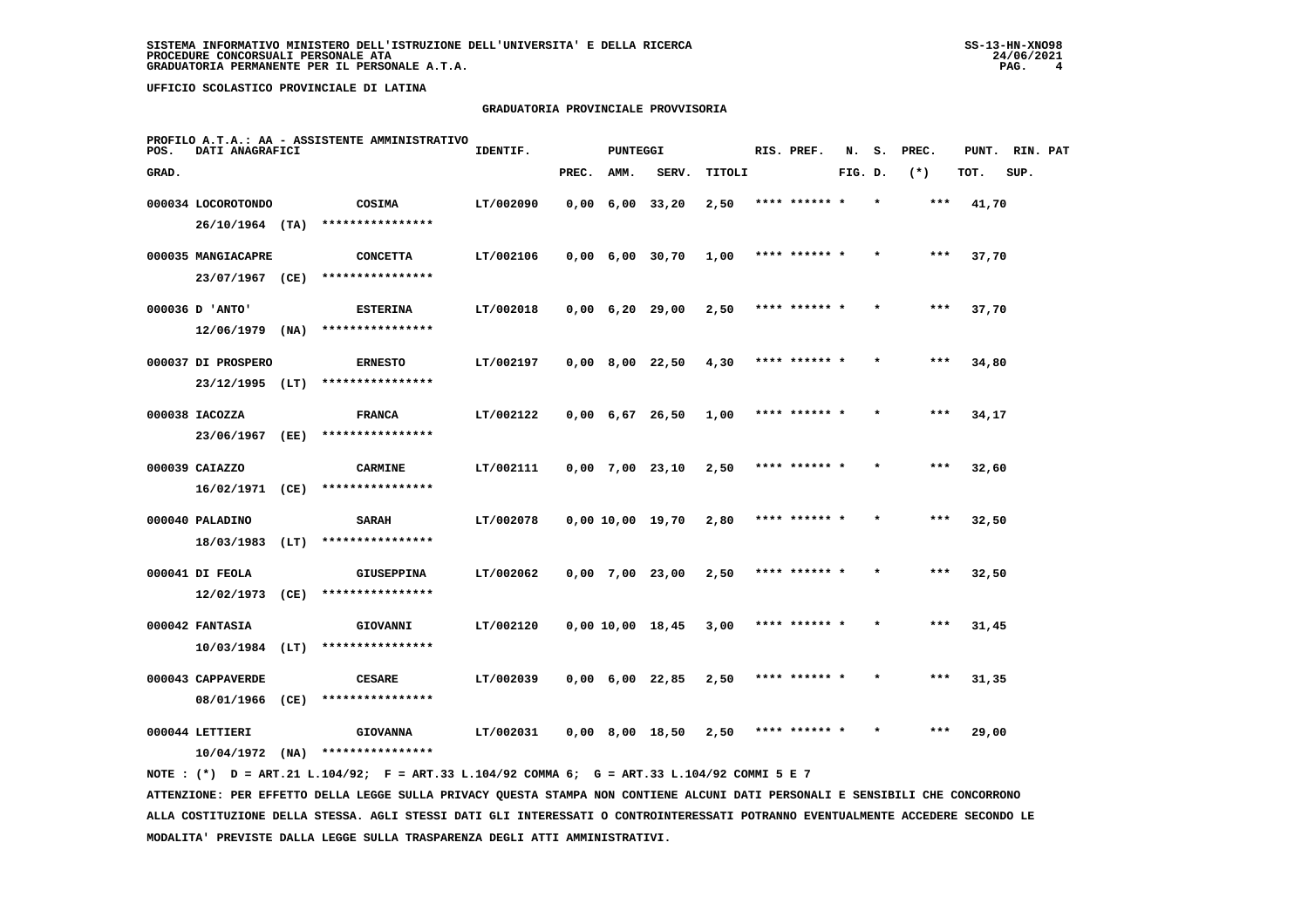# **GRADUATORIA PROVINCIALE PROVVISORIA**

| POS.         | DATI ANAGRAFICI     |      | PROFILO A.T.A.: AA - ASSISTENTE AMMINISTRATIVO                                              | IDENTIF.  |       | <b>PUNTEGGI</b> |                               |        | RIS. PREF.    |         |         | N. S. PREC. | PUNT. RIN. PAT |      |  |
|--------------|---------------------|------|---------------------------------------------------------------------------------------------|-----------|-------|-----------------|-------------------------------|--------|---------------|---------|---------|-------------|----------------|------|--|
| GRAD.        |                     |      |                                                                                             |           | PREC. | AMM.            | SERV.                         | TITOLI |               | FIG. D. |         | $(* )$      | TOT.           | SUP. |  |
|              | 000045 CAROCCI      |      | MARIA LUISA                                                                                 | LT/002079 |       |                 | 0,00 7,80 14,50               | 1,50   | **** ****** * |         | $\star$ | $***$       | 23,80          |      |  |
|              | 10/10/1959          | (LT) | ****************                                                                            |           |       |                 |                               |        |               |         |         |             |                |      |  |
|              | 000046 CUCCHIARELLI |      | RITA                                                                                        | LT/002023 |       |                 | $0,00$ 7,33 13,50             | 2,50   | **** ****** * |         | $\star$ | ***         | 23,33          |      |  |
|              | $15/03/1966$ (LT)   |      | ****************                                                                            |           |       |                 |                               |        |               |         |         |             |                |      |  |
| 000047 CUOMO |                     |      | <b>NICOLA</b>                                                                               | LT/002063 |       |                 | 0,00 6,67 14,10               | 1,00   | **** ****** * |         | $\star$ | $***$       | 21,77          |      |  |
|              | 21/06/1970          | (CE) | ****************                                                                            |           |       |                 |                               |        |               |         |         |             |                |      |  |
|              | 000048 ADDESSI      |      | <b>MORENA</b>                                                                               | LT/002143 |       |                 | $0,00 \quad 6,17 \quad 12,50$ | 2,50   | **** ****** * |         | $\star$ | $***$       | 21,17          |      |  |
|              | 20/11/1971          | (LT) | ****************                                                                            |           |       |                 |                               |        |               |         |         |             |                |      |  |
|              | 000049 LAURETTI     |      | <b>SONIA</b>                                                                                | LT/002082 |       |                 | 0,00 6,00 13,50               | 1,00   | **** ****** * |         | $\star$ | $***$       | 20,50          |      |  |
|              | 25/11/1971          | (LT) | ****************                                                                            |           |       |                 |                               |        |               |         |         |             |                |      |  |
|              |                     |      | NOTE: (*) D = ART.21 L.104/92; F = ART.33 L.104/92 COMMA 6; G = ART.33 L.104/92 COMMI 5 E 7 |           |       |                 |                               |        |               |         |         |             |                |      |  |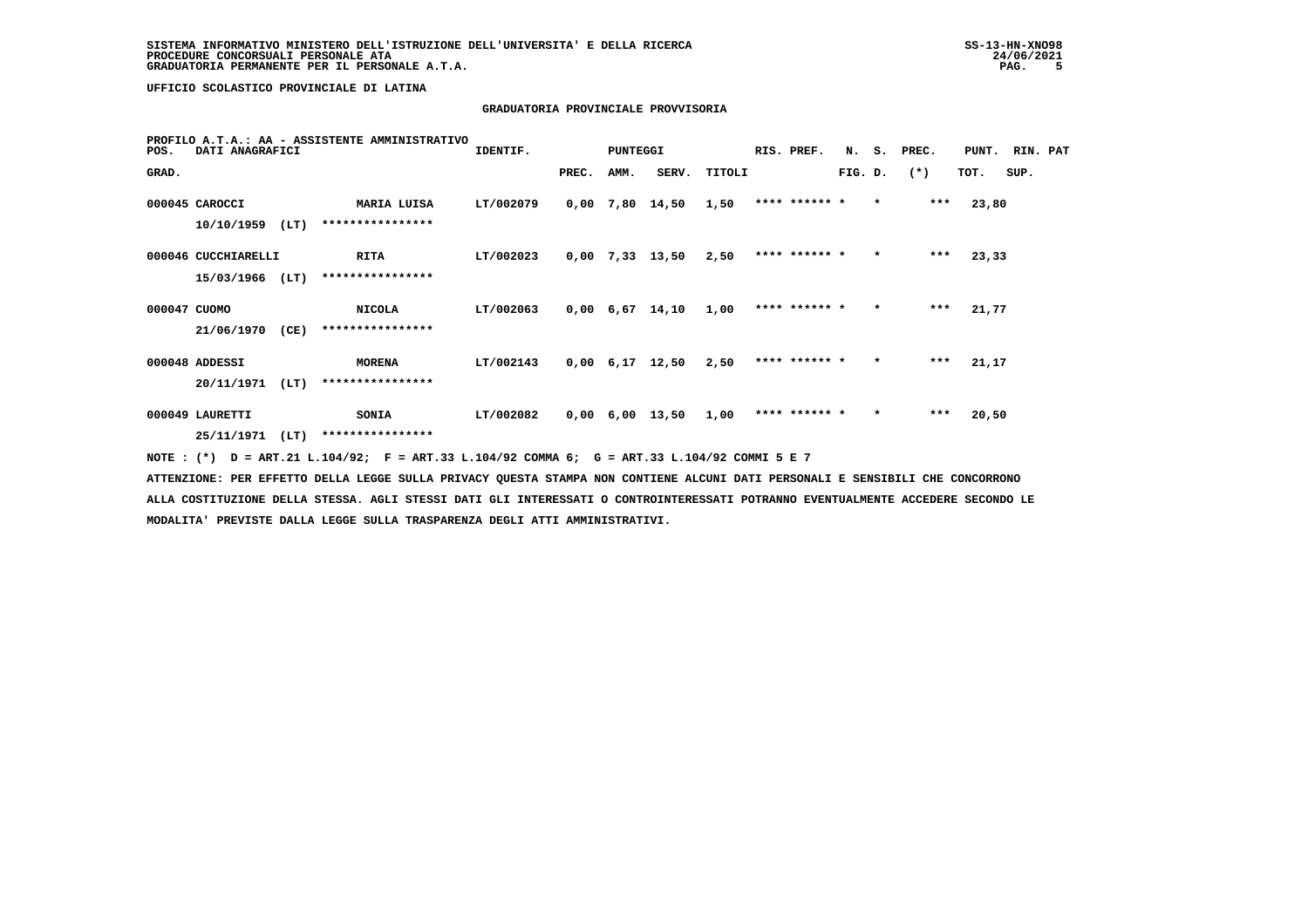#### **GRADUATORIA PROVINCIALE PROVVISORIA**

| POS.         | DATI ANAGRAFICI   | PROFILO A.T.A.: AT - ASSISTENTE TECNICO                                                                                         | <b>IDENTIF.</b>                                                   |            | PUNTEGGI     |                               |               | RIS. PREF.    | N. S.   | PREC. | PUNT. | RIN. PAT |   |
|--------------|-------------------|---------------------------------------------------------------------------------------------------------------------------------|-------------------------------------------------------------------|------------|--------------|-------------------------------|---------------|---------------|---------|-------|-------|----------|---|
| GRAD.        |                   |                                                                                                                                 |                                                                   | PREC. AMM. |              | SERV.                         | <b>TITOLI</b> |               | FIG. D. | $(*)$ | тот.  | SUP.     |   |
| 000001 VIOLA |                   | <b>MARIATERESA</b>                                                                                                              | LT/002016                                                         |            |              | $0,00 \quad 6,67 \quad 35,40$ | 1,80          | **** ****** * |         | ***   | 43,87 |          |   |
|              |                   | 23/02/1968 (LT) ****************                                                                                                | AREE DI LABORATORIO POSSEDUTE: AR08                               |            |              |                               |               |               |         |       |       |          |   |
|              |                   |                                                                                                                                 |                                                                   |            |              |                               |               |               |         |       |       |          |   |
|              | 000002 MATTONI    | CLAUDIO                                                                                                                         | LT/002075                                                         |            |              | $0,00$ 6,00 37,50             | 0,00          |               |         |       | 43,50 |          |   |
|              |                   | 16/12/1963 (LT) ****************                                                                                                | AREE DI LABORATORIO POSSEDUTE: AR01 AR08 AR23 AR28 AR38           |            |              |                               |               |               |         |       |       |          |   |
| 000003 LEGGI |                   | LAURA                                                                                                                           | LT/002010                                                         |            |              | $0,00 \quad 6,70 \quad 35,40$ | 0,00          | **** ****** * |         |       | 42,10 |          |   |
|              |                   | $19/12/1964$ (LT) *****************                                                                                             | AREE DI LABORATORIO POSSEDUTE: AR20 AR21 AR28 AR38                |            |              |                               |               |               |         |       |       |          |   |
|              | 000004 CERVONI    | <b>SILVIA</b>                                                                                                                   | LT/002158                                                         |            |              | $0,00 \quad 6,17 \quad 32,75$ | 0,00          | **** ****** * |         |       | 38,92 |          |   |
|              | 23/07/1966 (LT)   | ****************                                                                                                                | AREE DI LABORATORIO POSSEDUTE: AR02 AR08 AR23 AR28 AR38           |            |              |                               |               |               |         |       |       |          |   |
|              |                   |                                                                                                                                 |                                                                   |            |              |                               |               |               |         |       |       |          |   |
|              | 000005 IOVINO     | <b>GIUSEPPE</b>                                                                                                                 | LT/002012                                                         |            |              | $0,00$ 6,67 31,60             | 0,00          | **** ****** * |         | ***   | 38,27 |          | D |
|              | $30/01/1964$ (NA) | ****************                                                                                                                | AREE DI LABORATORIO POSSEDUTE: AR02 AR08 AR20 AR23 AR25 AR28 AR38 |            |              |                               |               |               |         |       |       |          |   |
| 000006 ERAMO |                   | <b>RICCARDO</b>                                                                                                                 | LT/002017                                                         |            |              | $0,00$ 8,00 25,90             | 0,00          | **** ****** * |         | ***   | 33,90 |          |   |
|              | 12/02/1958 (RM)   | ****************                                                                                                                | AREE DI LABORATORIO POSSEDUTE: AR02 AR08 AR10                     |            |              |                               |               |               |         |       |       |          |   |
|              | 000007 BIANCHI    | <b>GAETANO</b>                                                                                                                  | LT/001712                                                         |            | 28,00 0,00   | 2,00                          | 0,00          |               |         |       | 30,00 |          |   |
|              |                   | 26/11/1983 (LT) ****************                                                                                                | AREE DI LABORATORIO POSSEDUTE: AR03                               |            |              |                               |               |               |         |       |       |          |   |
|              |                   |                                                                                                                                 |                                                                   |            |              |                               |               |               |         |       |       |          |   |
|              | 000008 MADONNA    | <b>RAFFAELE</b>                                                                                                                 | LT/001728                                                         |            | 28,00 0,00   | 0,80                          | 0,00          |               |         |       | 28,80 |          |   |
|              | $16/09/1978$ (LT) | ****************                                                                                                                | AREE DI LABORATORIO POSSEDUTE: AR03                               |            |              |                               |               |               |         |       |       |          |   |
|              | 000009 ONELLI     | <b>FRANCESCO</b>                                                                                                                | LT/001699                                                         |            | $26,90$ 0,00 | 0,00                          | 0,00          |               |         |       | 26,90 |          | v |
|              |                   | 15/01/1981 (LT) ****************                                                                                                | AREE DI LABORATORIO POSSEDUTE: AR03                               |            |              |                               |               |               |         |       |       |          |   |
|              | 000010 MAISTO     | <b>ANGELO</b>                                                                                                                   | LT/002104                                                         |            |              | $0,00$ 9,00 14,90             | 2,00          | **** ****** * |         |       | 25,90 |          |   |
|              |                   | 02/05/1976 (CE) ****************                                                                                                | AREE DI LABORATORIO POSSEDUTE: AR02 AR08 AR20                     |            |              |                               |               |               |         |       |       |          |   |
|              |                   |                                                                                                                                 |                                                                   |            |              |                               |               |               |         |       |       |          |   |
|              | 000011 MARSELLA   | <b>GIORGIA</b>                                                                                                                  | LT/002053                                                         |            |              | $0,00$ $9,00$ $12,00$         | 1,80          | **** ****** * |         |       | 22,80 |          |   |
|              |                   | 26/05/1980 (LT) **************** AREE DI LABORATORIO POSSEDUTE: AR02 AR08 AR21                                                  |                                                                   |            |              |                               |               |               |         |       |       |          |   |
|              |                   | NOTE: (*) D = ART.21 L.104/92; F = ART.33 L.104/92 COMMA 6; G = ART.33 L.104/92 COMMI 5 E 7                                     |                                                                   |            |              |                               |               |               |         |       |       |          |   |
|              |                   | ATTENZIONE: PER EFFETTO DELLA LEGGE SULLA PRIVACY QUESTA STAMPA NON CONTIENE ALCUNI DATI PERSONALI E SENSIBILI CHE CONCORRONO   |                                                                   |            |              |                               |               |               |         |       |       |          |   |
|              |                   | ALLA COSTITUZIONE DELLA STESSA. AGLI STESSI DATI GLI INTERESSATI O CONTROINTERESSATI POTRANNO EVENTUALMENTE ACCEDERE SECONDO LE |                                                                   |            |              |                               |               |               |         |       |       |          |   |
|              |                   | MODALITA' PREVISTE DALLA LEGGE SULLA TRASPARENZA DEGLI ATTI AMMINISTRATIVI.                                                     |                                                                   |            |              |                               |               |               |         |       |       |          |   |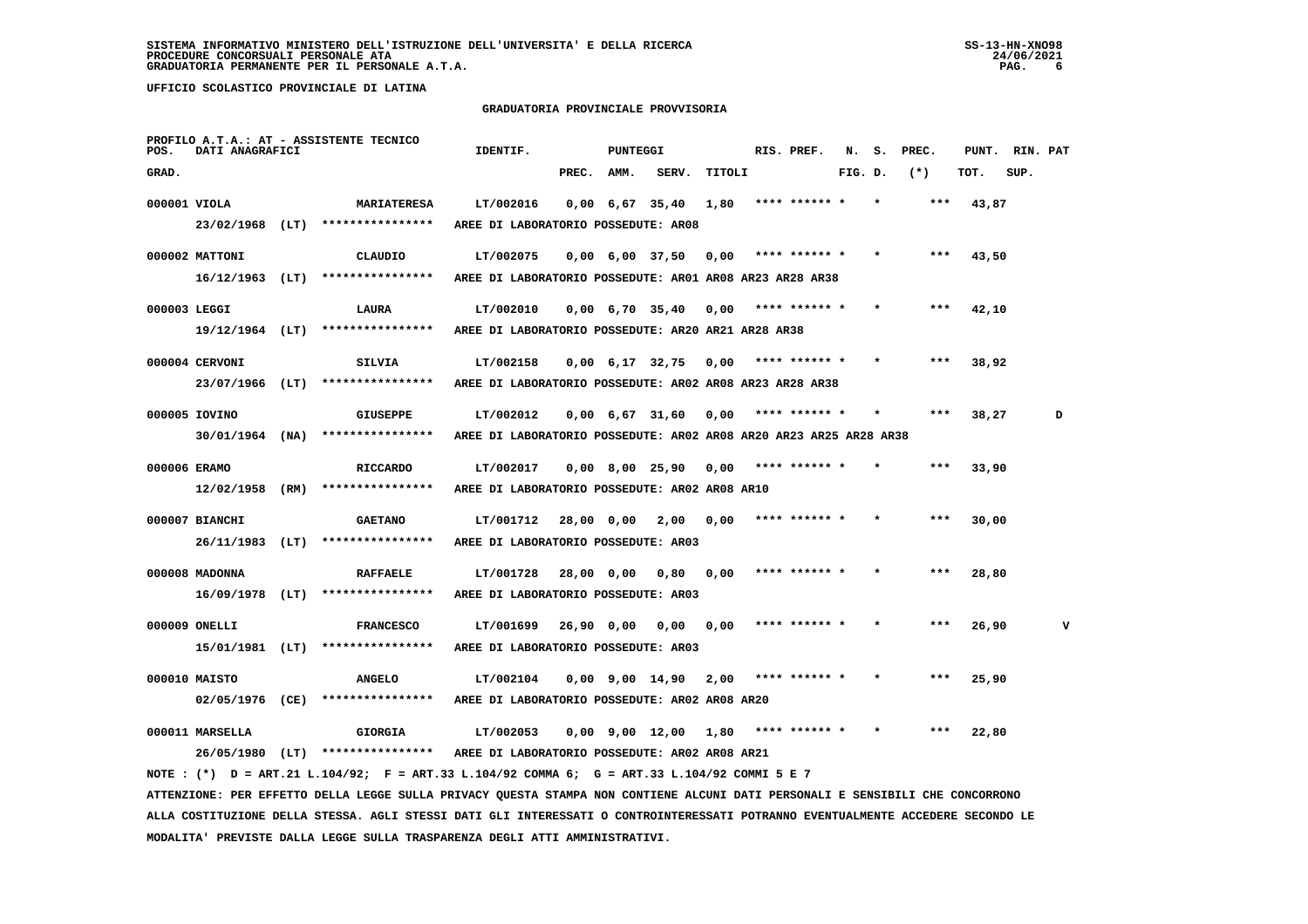#### **GRADUATORIA PROVINCIALE PROVVISORIA**

| POS.  | PROFILO A.T.A.: AT - ASSISTENTE TECNICO<br>DATI ANAGRAFICI |                                                                                                                                 | IDENTIF.                                 |       | PUNTEGGI |                 |              | RIS. PREF.    |         |         | N. S. PREC. | PUNT. RIN. PAT |      |  |
|-------|------------------------------------------------------------|---------------------------------------------------------------------------------------------------------------------------------|------------------------------------------|-------|----------|-----------------|--------------|---------------|---------|---------|-------------|----------------|------|--|
| GRAD. |                                                            |                                                                                                                                 |                                          | PREC. | AMM.     |                 | SERV. TITOLI |               | FIG. D. |         | $(*)$       | тот.           | SUP. |  |
|       | 000012 SALVADOR                                            | PIETRO                                                                                                                          | LT/002041                                |       |          | 0,00 7,50 12,90 | 0,00         | **** ****** * |         | $\star$ | ***         | 20,40          |      |  |
|       | 29/06/1962<br>(LT)                                         | ****************                                                                                                                | AREE DI LABORATORIO POSSEDUTE: AR01 AR08 |       |          |                 |              |               |         |         |             |                |      |  |
|       | 000013 SACCOCCIO                                           | <b>GIANNI</b>                                                                                                                   | LT/002059                                |       |          | 0,00 7,33 12,80 | 0,00         | **** ****** * |         | $\star$ | ***         | 20,13          |      |  |
|       | (LT)<br>14/10/1965                                         | ****************                                                                                                                | AREE DI LABORATORIO POSSEDUTE: AR02 AR08 |       |          |                 |              |               |         |         |             |                |      |  |
|       |                                                            | NOTE: (*) D = ART.21 L.104/92; F = ART.33 L.104/92 COMMA 6; G = ART.33 L.104/92 COMMI 5 E 7                                     |                                          |       |          |                 |              |               |         |         |             |                |      |  |
|       |                                                            | ATTENZIONE: PER EFFETTO DELLA LEGGE SULLA PRIVACY OUESTA STAMPA NON CONTIENE ALCUNI DATI PERSONALI E SENSIBILI CHE CONCORRONO   |                                          |       |          |                 |              |               |         |         |             |                |      |  |
|       |                                                            | ALLA COSTITUZIONE DELLA STESSA. AGLI STESSI DATI GLI INTERESSATI O CONTROINTERESSATI POTRANNO EVENTUALMENTE ACCEDERE SECONDO LE |                                          |       |          |                 |              |               |         |         |             |                |      |  |

 **MODALITA' PREVISTE DALLA LEGGE SULLA TRASPARENZA DEGLI ATTI AMMINISTRATIVI.**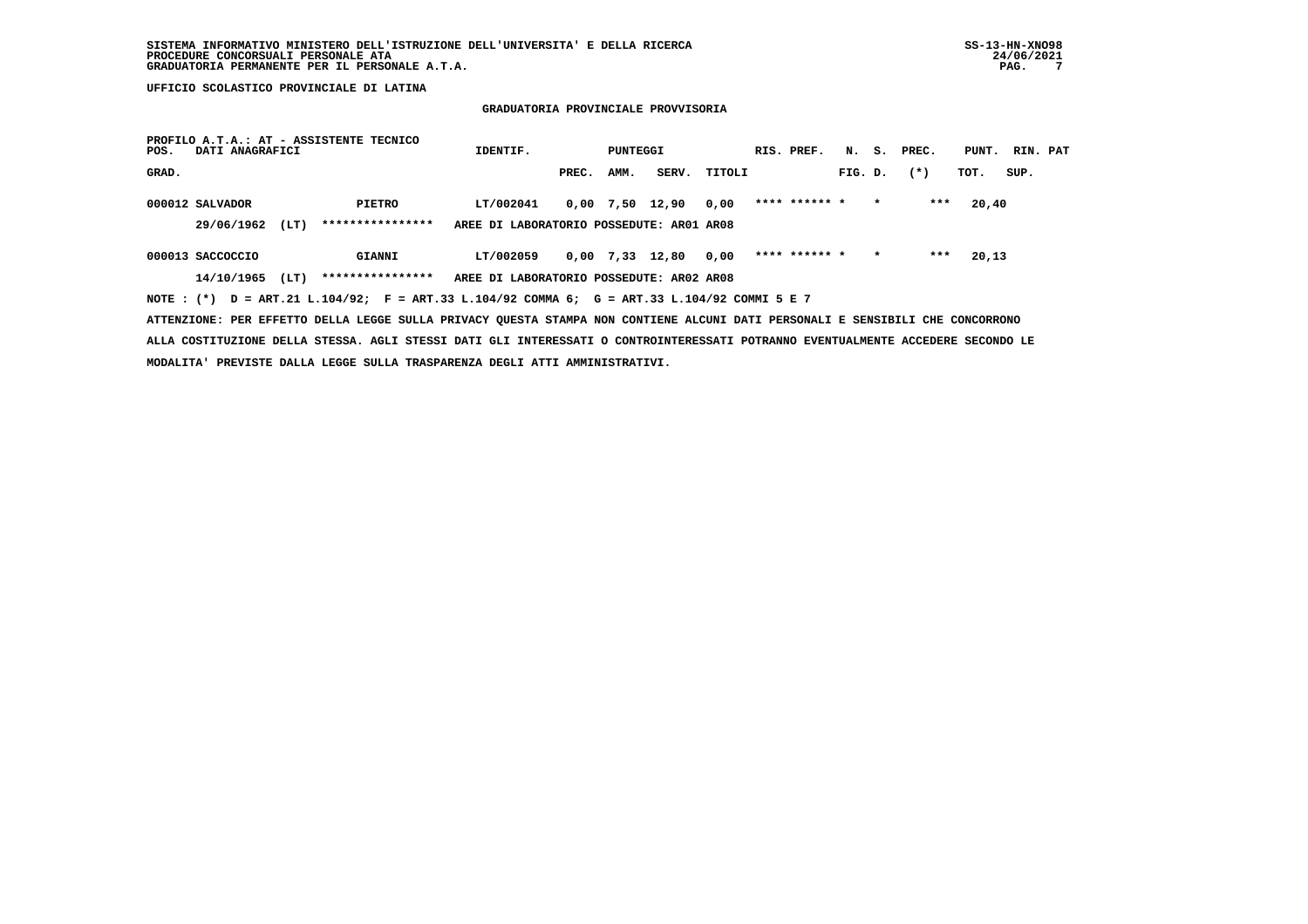**GRADUATORIA PROVINCIALE PROVVISORIA**

 **PROFILO A.T.A.: CO - CUOCO**

 **NON CI SONO ASPIRANTI DA STAMPARE**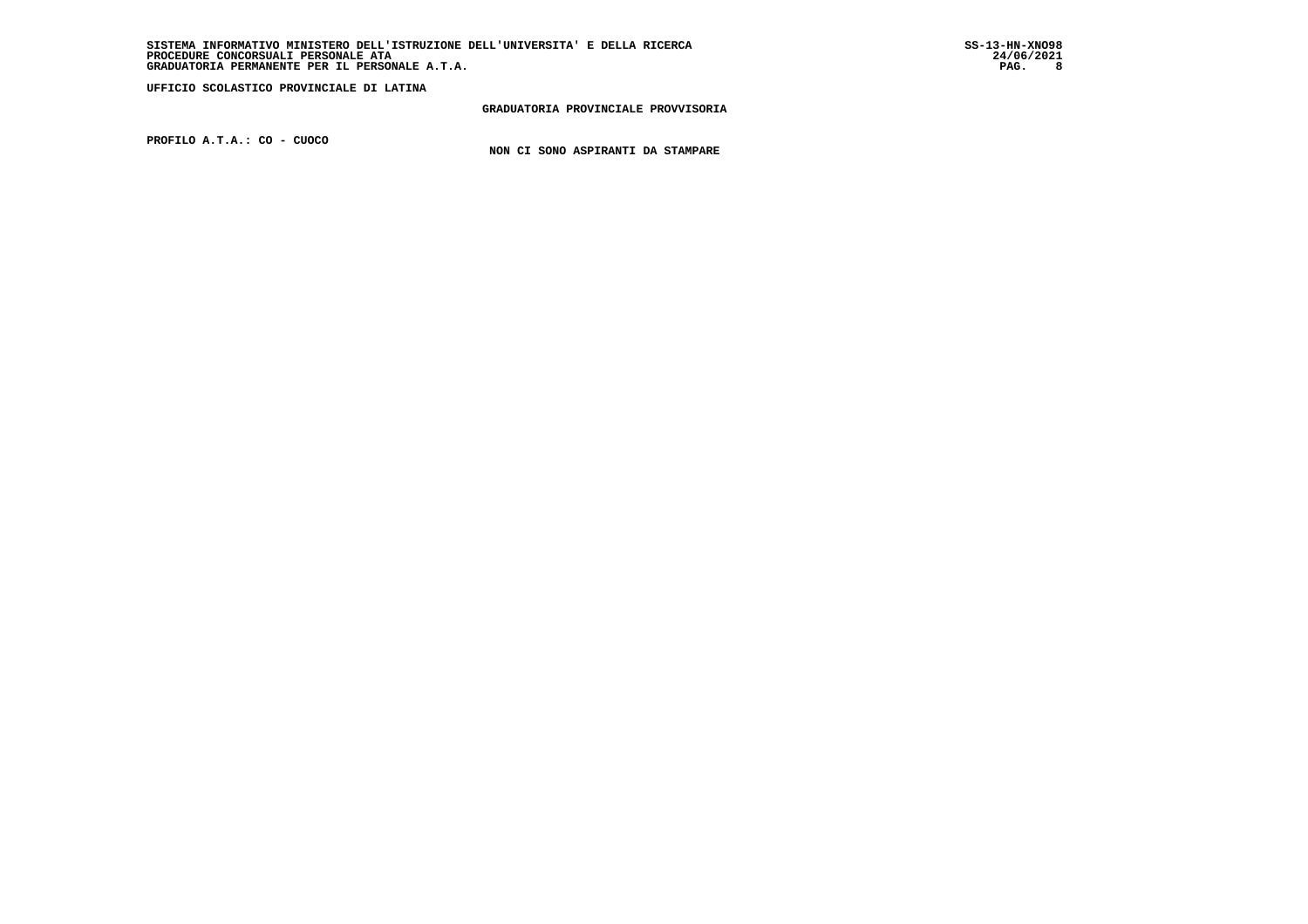#### **GRADUATORIA PROVINCIALE PROVVISORIA**

| POS.  | DATI ANAGRAFICI |      | PROFILO A.T.A.: CR - COLLABORATORE SCOLASTICO | TECNICO (ADDETTO AZIENDE AGRARIE)<br>IDENTIF. |              | PUNTEGGI    |       |        | RIS. PREF.    | N.      | s.      | PREC.  | PUNT. | RIN. PAT |  |
|-------|-----------------|------|-----------------------------------------------|-----------------------------------------------|--------------|-------------|-------|--------|---------------|---------|---------|--------|-------|----------|--|
| GRAD. |                 |      |                                               |                                               | PREC.        | AMM.        | SERV. | TITOLI |               | FIG. D. |         | $(* )$ | TOT.  | SUP.     |  |
|       | 000001 DE BONIS |      | PIERGIACINTO                                  | LT/001855                                     | $21,10$ 0,00 |             | 6,00  | 3,00   | **** ****** * |         | $\star$ | $***$  | 30,10 |          |  |
|       | 21/06/1985      | (LT) | ****************                              |                                               |              |             |       |        |               |         |         |        |       |          |  |
|       | 000002 FORTUCCI |      | <b>FERDINANDO</b>                             | LT/002161                                     |              | $0,00$ 2,00 | 16,70 | 3,00   | **** ****** * |         | $\star$ | ***    | 21,70 |          |  |
|       | 07/06/1984      | (LT) | ****************                              |                                               |              |             |       |        |               |         |         |        |       |          |  |
|       | 000003 TAMBURRO |      | <b>EMANUELE</b>                               | LT/002047                                     | 0,00         | 3,50        | 13,00 | 0,00   | **** ****** * |         | $\star$ | $***$  | 16,50 |          |  |
|       | 09/12/1985      | (LT) | ****************                              |                                               |              |             |       |        |               |         |         |        |       |          |  |

 **NOTE : (\*) D = ART.21 L.104/92; F = ART.33 L.104/92 COMMA 6; G = ART.33 L.104/92 COMMI 5 E 7**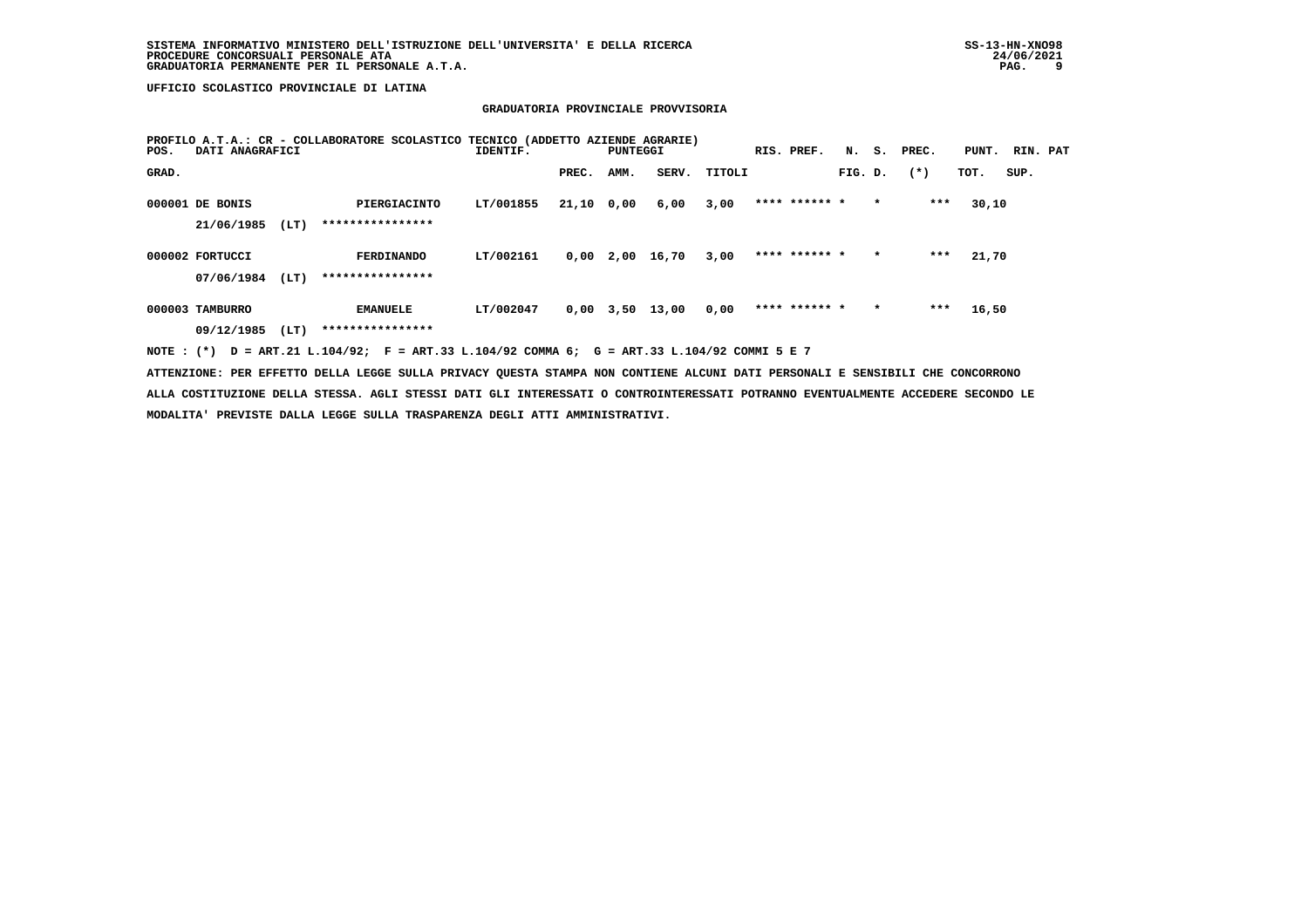# **GRADUATORIA PROVINCIALE PROVVISORIA**

| POS.        | DATI ANAGRAFICI                      |      | PROFILO A.T.A.: CS - COLLABORATORE SCOLASTICO | IDENTIF.  |                  | <b>PUNTEGGI</b> |                       |        | RIS. PREF.    | N.      | s.      | PREC. | PUNT. | RIN. PAT |  |
|-------------|--------------------------------------|------|-----------------------------------------------|-----------|------------------|-----------------|-----------------------|--------|---------------|---------|---------|-------|-------|----------|--|
| GRAD.       |                                      |      |                                               |           | PREC.            | AMM.            | SERV.                 | TITOLI |               | FIG. D. |         | $(*)$ | TOT.  | SUP.     |  |
| 000001 CARO |                                      |      | ANNA                                          | LT/002188 |                  |                 | $0,00$ 3,00 58,75     | 0,00   | **** ****** * |         | $\star$ | ***   | 61,75 |          |  |
|             | 10/04/1965 (EE)                      |      | ****************                              |           |                  |                 |                       |        |               |         |         |       |       |          |  |
|             | 000002 GOLINO                        |      | <b>CLEMENTE</b>                               | LT/002116 |                  |                 | $0,00$ 2,00 38,05     | 0,00   | **** ****** * |         |         | ***   | 40,05 |          |  |
|             | 17/11/1970 (CE)                      |      | ****************                              |           |                  |                 |                       |        |               |         |         |       |       |          |  |
|             | 000003 GUGLIETTA                     |      | <b>FRANCA</b>                                 | LT/001933 | 17,00 2,00 20,50 |                 |                       | 0,00   | **** ****** * |         |         | ***   | 39,50 |          |  |
|             | $13/09/1956$ (LT)                    |      | ****************                              |           |                  |                 |                       |        |               |         |         |       |       |          |  |
|             | 000004 GALISTRU                      |      | <b>MARIA STELLA</b>                           | LT/002029 |                  |                 | $0,00$ 2,00 35,25     | 0,00   | **** ****** * |         |         | ***   | 37,25 |          |  |
|             | 17/02/1962                           | (EE) | ****************                              |           |                  |                 |                       |        |               |         |         |       |       |          |  |
|             | 000005 CHIARIELLO                    |      | <b>SALVATORE</b>                              | LT/002097 |                  |                 | $0,00$ $3,00$ $31,75$ | 0,00   | **** ****** * |         |         | ***   | 34,75 |          |  |
|             | 14/09/1966 (CE)                      |      | ****************                              |           |                  |                 |                       |        |               |         |         |       |       |          |  |
| 000006 SEPE |                                      |      | <b>SIMONA</b><br>****************             | LT/002081 |                  |                 | $0,00$ 2,00 32,25     | 0,00   | **** ****** * |         |         | $***$ | 34,25 |          |  |
|             | 13/01/1971 (MI)                      |      |                                               |           |                  |                 |                       |        |               |         |         |       |       |          |  |
|             | 000007 D'AMBROGIO<br>24/08/1959 (FR) |      | <b>ANTONELLA</b><br>****************          | LT/002177 |                  |                 | $0,00$ 2,50 30,00     | 0,00   | **** ****** * |         |         | $***$ | 32,50 |          |  |
|             |                                      |      |                                               |           |                  |                 |                       |        |               |         |         |       |       |          |  |
| 000008 RAIA | 08/05/1990 (LT)                      |      | <b>GIOVANNA</b><br>****************           | LT/002118 |                  |                 | $0,00$ 2,50 29,75     | 0,00   | **** ****** * |         |         | ***   | 32,25 |          |  |
|             |                                      |      |                                               |           |                  |                 |                       |        | **** ****** * |         |         | ***   |       |          |  |
|             | 000009 ABBATE<br>$14/01/1988$ (LT)   |      | DENIS<br>****************                     | LT/002052 |                  |                 | $0,00$ 2,00 30,00     | 0,00   |               |         |         |       | 32,00 |          |  |
|             | 000010 TAMBURRINO                    |      | <b>ANGELA</b>                                 | LT/002096 |                  |                 | $0,00$ $3,50$ $25,50$ | 0,00   | **** ****** * |         |         | $***$ | 29,00 |          |  |
|             | 10/05/1983                           | (CE) | ****************                              |           |                  |                 |                       |        |               |         |         |       |       |          |  |
|             | 000011 BATTISTA                      |      | LUSI                                          | LT/002099 |                  |                 | $0,00$ 2,00 26,50     | 0,00   | **** ****** * |         |         | ***   | 28,50 |          |  |
|             | 27/07/1972                           | (RM) | ****************                              |           |                  |                 |                       |        |               |         |         |       |       |          |  |
|             |                                      |      |                                               |           |                  |                 |                       |        |               |         |         |       |       |          |  |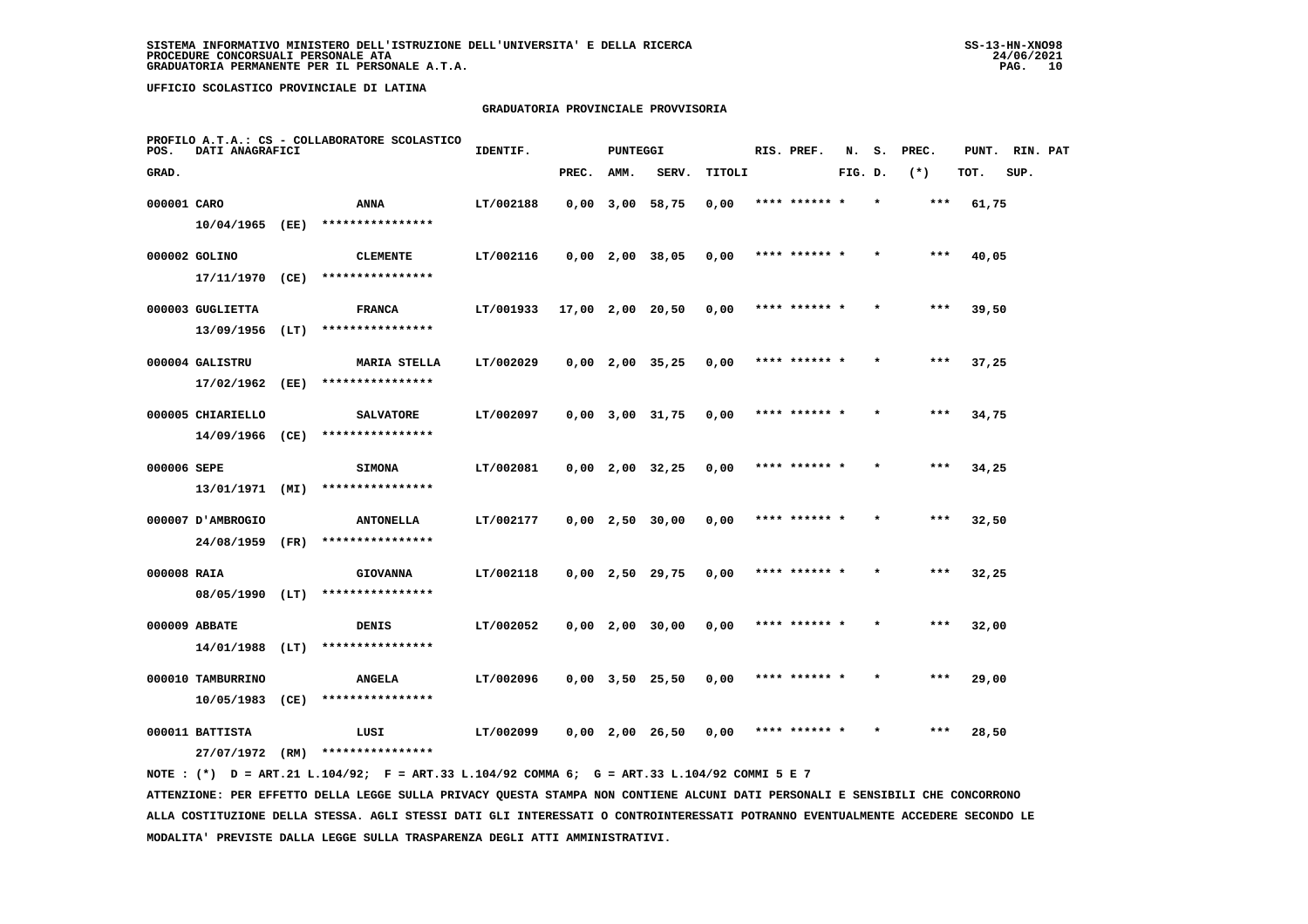# **GRADUATORIA PROVINCIALE PROVVISORIA**

| POS.         | DATI ANAGRAFICI   |      | PROFILO A.T.A.: CS - COLLABORATORE SCOLASTICO | IDENTIF.  |       | <b>PUNTEGGI</b> |                       |        | RIS. PREF.    | N.      | s.      | PREC. | PUNT. | RIN. PAT |  |
|--------------|-------------------|------|-----------------------------------------------|-----------|-------|-----------------|-----------------------|--------|---------------|---------|---------|-------|-------|----------|--|
| GRAD.        |                   |      |                                               |           | PREC. | AMM.            | SERV.                 | TITOLI |               | FIG. D. |         | $(*)$ | TOT.  | SUP.     |  |
|              | 000012 MEZZERO    |      | <b>GIUSEPPE</b>                               | LT/002136 |       |                 | $0,00$ 2,00 26,10     | 0,00   | **** ****** * |         | $\star$ | ***   | 28,10 |          |  |
|              | 30/07/1982        | (CE) | ****************                              |           |       |                 |                       |        |               |         |         |       |       |          |  |
|              | 000013 CAPITELLI  |      | BICE                                          | LT/002193 |       |                 | $0,00$ 2,00 26,04     | 0,00   | **** ****** * |         |         | $***$ | 28,04 |          |  |
|              | 31/01/1962        | (EE) | ****************                              |           |       |                 |                       |        |               |         |         |       |       |          |  |
|              | 000014 BERNASCONI |      | LORELLA                                       | LT/001882 |       |                 | 18,00 0,00 10,00      | 0,00   | **** ****** * |         |         | $***$ | 28,00 |          |  |
|              | $17/06/1961$ (LT) |      | ****************                              |           |       |                 |                       |        |               |         |         |       |       |          |  |
|              | 000015 DAL RE     |      | <b>CATERINA</b>                               | LT/002139 |       |                 | $0,00$ 2,00 26,00     | 0,00   | **** ****** * |         |         | $***$ | 28,00 |          |  |
|              | 03/01/1958        | (LT) | ****************                              |           |       |                 |                       |        |               |         |         |       |       |          |  |
|              | 000016 BUOMPANE   |      | <b>MARTA</b>                                  | LT/002141 |       |                 | $0,00$ $3,00$ $23,75$ | 0,00   | **** ****** * |         |         | ***   | 26,75 |          |  |
|              | 26/03/1986        | (NA) | ****************                              |           |       |                 |                       |        |               |         |         |       |       |          |  |
|              | 000017 DI SIVO    |      | MARIA                                         | LT/002179 |       |                 | $0,00$ 2,50 23,75     | 0,00   | **** ****** * |         |         | $***$ | 26,25 |          |  |
|              | 10/09/1994 (CE)   |      | ****************                              |           |       |                 |                       |        |               |         |         |       |       |          |  |
| 000018 TESTA |                   |      | <b>VINCENZO</b>                               | LT/002145 |       |                 | $0,00$ $3,50$ $22,60$ | 0,00   | **** ****** * |         |         | $***$ | 26,10 |          |  |
|              | 25/09/1968 (CE)   |      | ****************                              |           |       |                 |                       |        |               |         |         |       |       |          |  |
|              | 000019 OLIVIERO   |      | FILIPPO<br>****************                   | LT/002067 |       |                 | $0,00$ $2,00$ $23,30$ | 0,00   | **** ****** * |         |         | ***   | 25,30 |          |  |
|              | 20/01/1968 (CE)   |      |                                               |           |       |                 |                       |        |               |         |         |       |       |          |  |
| 000020 RUSSO |                   |      | ANNA<br>****************                      | LT/002175 |       |                 | $0,00$ $3,00$ $22,25$ | 0,00   | **** ****** * |         |         | $***$ | 25,25 |          |  |
|              | 21/04/1977 (CE)   |      |                                               |           |       |                 |                       |        |               |         |         |       |       |          |  |
|              | 000021 CIRILLO    |      | <b>MIRJAM</b><br>****************             | LT/002148 |       |                 | $0,00$ $3,50$ $21,75$ | 0,00   | **** ****** * |         |         | $***$ | 25,25 |          |  |
|              | $06/05/1994$ (NA) |      |                                               |           |       |                 |                       |        |               |         |         |       |       |          |  |
|              | 000022 GIRONE     |      | ILARIA                                        | LT/002087 |       |                 | $0,00$ $3,50$ $21,50$ | 0,00   | **** ****** * |         |         | $***$ | 25,00 |          |  |
|              | 24/02/1982 (CE)   |      | ****************                              |           |       |                 |                       |        |               |         |         |       |       |          |  |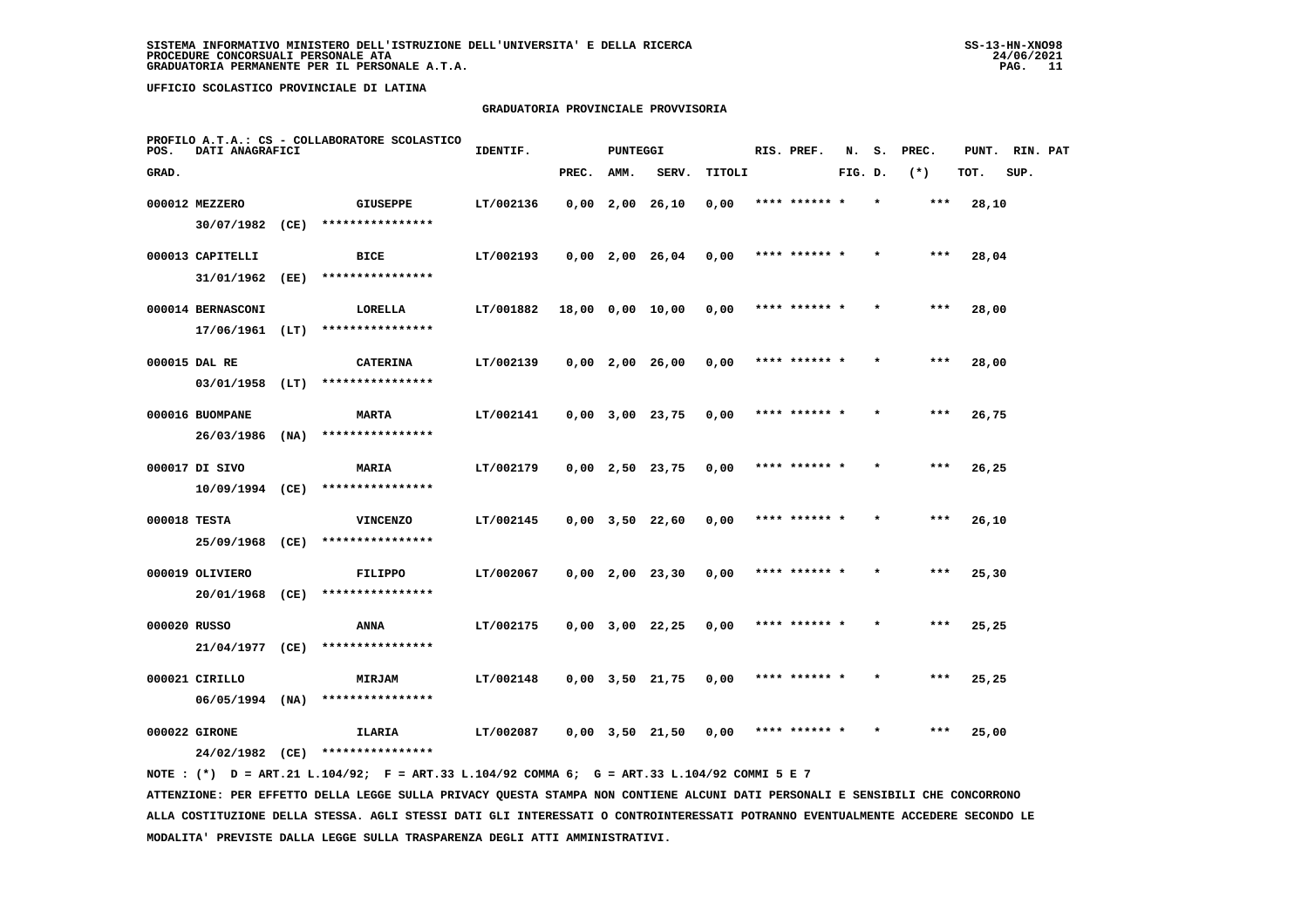# **GRADUATORIA PROVINCIALE PROVVISORIA**

| POS.         | DATI ANAGRAFICI   |      | PROFILO A.T.A.: CS - COLLABORATORE SCOLASTICO | IDENTIF.  |            | <b>PUNTEGGI</b> |                       |        | RIS. PREF.    | N.      | s. | PREC. | PUNT. | <b>RIN. PAT</b> |  |
|--------------|-------------------|------|-----------------------------------------------|-----------|------------|-----------------|-----------------------|--------|---------------|---------|----|-------|-------|-----------------|--|
| GRAD.        |                   |      |                                               |           | PREC.      | AMM.            | SERV.                 | TITOLI |               | FIG. D. |    | $(*)$ | TOT.  | SUP.            |  |
|              | 000023 MIGLIACCIO |      | <b>MARIA</b>                                  | LT/002182 |            |                 | $0,00$ 2,00 22,38     | 0,00   | **** ****** * |         |    | ***   | 24,38 |                 |  |
|              | 22/06/1973        | (NA) | ****************                              |           |            |                 |                       |        |               |         |    |       |       |                 |  |
| 000024 DIANA |                   |      | GIOVANNI                                      | LT/002135 |            |                 | 0,00 0,00 21,75       | 0,00   | **** ****** * |         |    | ***   | 24,25 |                 |  |
|              | $21/10/1967$ (CE) |      | ****************                              |           |            |                 |                       |        |               |         |    |       |       |                 |  |
|              | 000025 ANGELINO   |      | <b>ELEONORA</b>                               | LT/002030 |            |                 | $0,00$ 2,00 22,25     | 0,00   | **** ****** * |         |    | ***   | 24,25 |                 |  |
|              | 08/09/1973 (CE)   |      | ****************                              |           |            |                 |                       |        |               |         |    |       |       |                 |  |
| 000026 MARI  |                   |      | <b>ANTONELLA</b>                              | LT/001926 | 19,50 0,00 |                 | 4,50                  | 0,00   | **** ****** * |         |    | ***   | 24,00 |                 |  |
|              | $01/12/1971$ (LT) |      | ****************                              |           |            |                 |                       |        |               |         |    |       |       |                 |  |
|              | 000027 SCOTTI     |      | ANNA                                          | LT/002011 |            |                 | $0,00$ $3,50$ $20,25$ | 0,00   | **** ****** * |         |    | $***$ | 23,75 |                 |  |
|              | $25/09/1964$ (NA) |      | ****************                              |           |            |                 |                       |        |               |         |    |       |       |                 |  |
|              | 000028 INGROSSO   |      | <b>MARCO</b>                                  | LT/001935 | 19,10 0,00 |                 | 4,50                  | 0,00   | **** ****** * |         |    | ***   | 23,60 |                 |  |
|              | $26/03/1975$ (LT) |      | ****************                              |           |            |                 |                       |        |               |         |    |       |       |                 |  |
|              | 000029 PECCHIA    |      | PIO                                           | LT/001873 | 18,10 0,00 |                 | 5,50                  | 0,00   | **** ****** * |         |    | $***$ | 23,60 |                 |  |
|              | $14/04/1964$ (LT) |      | ****************                              |           |            |                 |                       |        |               |         |    |       |       |                 |  |
|              | 000030 CINELLI    |      | <b>FABIOLA</b>                                | LT/001702 | 18,05 0,00 |                 | 5,50                  | 0,00   | **** ******   |         |    | ***   | 23,55 |                 |  |
|              | $04/06/1982$ (BN) |      | ****************                              |           |            |                 |                       |        |               |         |    |       |       |                 |  |
| 000031 SAVO  |                   |      | <b>MARISA</b>                                 | LT/002157 |            |                 | $0,00$ 2,00 21,50     | 0,00   | **** ****** * |         |    | $***$ | 23,50 |                 |  |
|              | $30/08/1978$ (LT) |      | ****************                              |           |            |                 |                       |        |               |         |    |       |       |                 |  |
|              | 000032 CICIONE    |      | <b>GIUSEPPINA</b>                             | LT/001896 | 18,50 0,00 |                 | 5,00                  | 0,00   | **** ****** * |         |    | ***   | 23,50 |                 |  |
|              | $31/01/1964$ (LT) |      | ****************                              |           |            |                 |                       |        |               |         |    |       |       |                 |  |
|              | 000033 VILARDO    |      | <b>FRANCESCO</b>                              | LT/001885 | 19,00 0,00 |                 | 4,50                  | 0,00   | **** ****** * |         |    | ***   | 23,50 |                 |  |
|              | 21/06/1957 (ME)   |      | ****************                              |           |            |                 |                       |        |               |         |    |       |       |                 |  |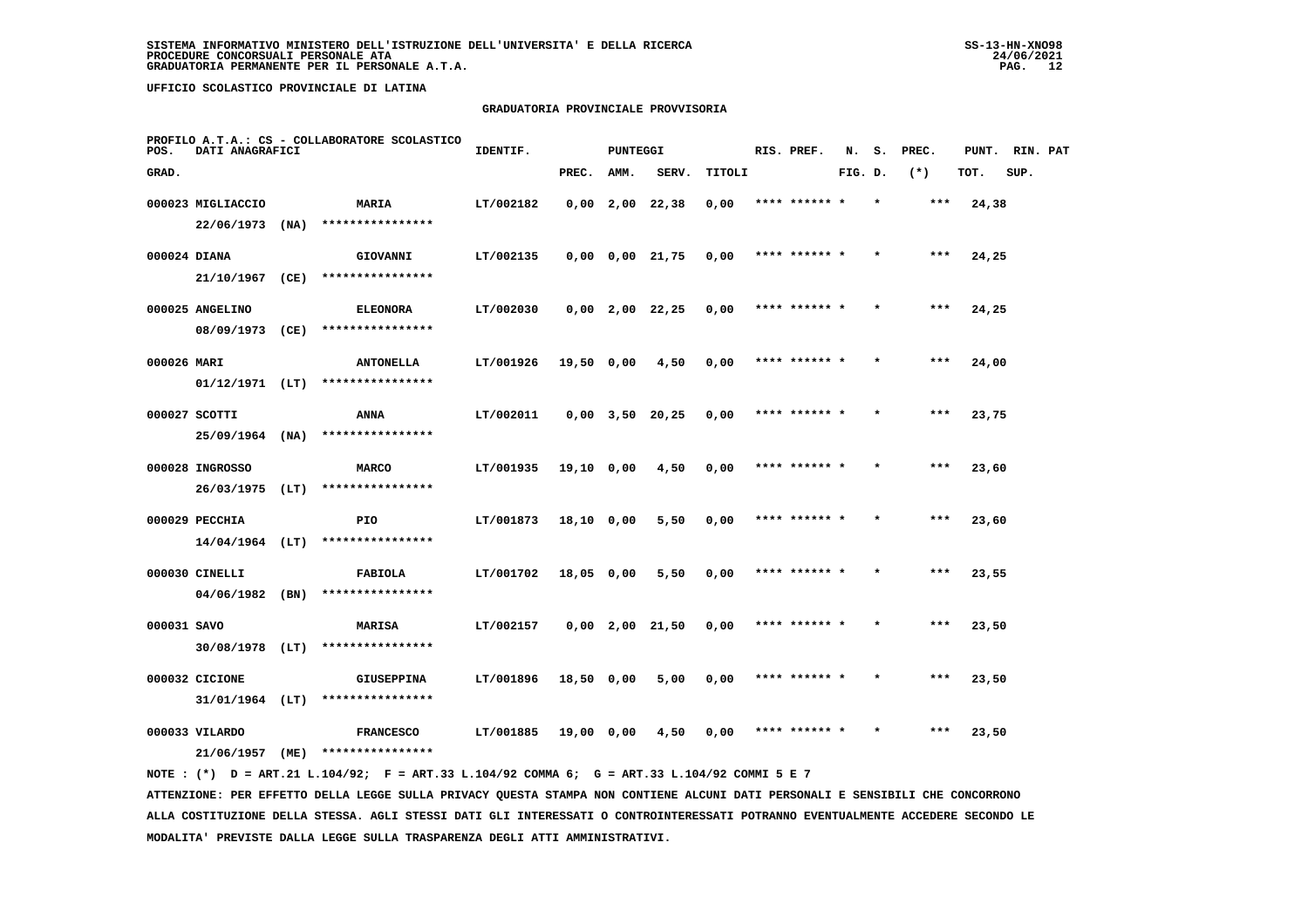# **GRADUATORIA PROVINCIALE PROVVISORIA**

| POS.  | DATI ANAGRAFICI                       |      | PROFILO A.T.A.: CS - COLLABORATORE SCOLASTICO | IDENTIF.  |              | <b>PUNTEGGI</b> |                       |        | RIS. PREF.    | N.      | s. | PREC. | PUNT. | RIN. PAT |  |
|-------|---------------------------------------|------|-----------------------------------------------|-----------|--------------|-----------------|-----------------------|--------|---------------|---------|----|-------|-------|----------|--|
| GRAD. |                                       |      |                                               |           | PREC.        | AMM.            | SERV.                 | TITOLI |               | FIG. D. |    | $(*)$ | TOT.  | SUP.     |  |
|       | 000034 ANFORA                         |      | <b>FRANCESCO</b>                              | LT/001864 | 17,95 0,00   |                 | 5,50                  | 0,00   | **** ****** * |         |    | ***   | 23,45 |          |  |
|       | $12/09/1957$ (CE)                     |      | ****************                              |           |              |                 |                       |        |               |         |    |       |       |          |  |
|       | 000035 DE FALCO                       |      | <b>MARIA</b>                                  | LT/002142 |              |                 | $0,00$ 3,00 20,30     | 0,00   | **** ****** * |         |    | $***$ | 23,30 |          |  |
|       | $10/07/1964$ (NA)                     |      | ****************                              |           |              |                 |                       |        |               |         |    |       |       |          |  |
|       | 000036 BACCARI                        |      | LUCA                                          | LT/001880 | 18,55 0,00   |                 | 4,50                  | 0,00   | **** ****** * |         |    | ***   | 23,05 |          |  |
|       | $20/04/1978$ (LT)                     |      | ****************                              |           |              |                 |                       |        |               |         |    |       |       |          |  |
|       | 000037 ALDERUCCI                      |      | CORRADINA                                     | LT/001861 | 18,55 0,00   |                 | 4,50                  | 0,00   | **** ****** * |         |    | ***   | 23,05 |          |  |
|       | 03/01/1961                            | (TO) | ****************                              |           |              |                 |                       |        |               |         |    |       |       |          |  |
|       | 000038 PAGLIARO                       |      | PATRIZIA                                      | LT/002115 |              |                 | $0,00$ $3,50$ $19,50$ | 0,00   | **** ****** * |         |    | ***   | 23,00 |          |  |
|       | 13/04/1969                            | (CE) | ****************                              |           |              |                 |                       |        |               |         |    |       |       |          |  |
|       | 000039 GROSSI                         |      | <b>ASSUNTA MARIA</b>                          | LT/001930 | 18,25 0,00   |                 | 4,50                  | 0,00   | **** ****** * |         |    | $***$ | 22,75 |          |  |
|       | $13/08/1967$ (LT)                     |      | ****************                              |           |              |                 |                       |        |               |         |    |       |       |          |  |
|       | 000040 SALOMONE                       |      | MARIA                                         | LT/002049 |              |                 | 0,00 3,00 19,75       | 0,00   | **** ****** * |         |    | $***$ | 22,75 |          |  |
|       | 27/06/1978 (CE)                       |      | ****************                              |           |              |                 |                       |        |               |         |    |       |       |          |  |
|       | 000041 DI MANNO<br>24/01/1974 (LT)    |      | MARZIA<br>****************                    | LT/002156 |              |                 | $0,00$ $3,50$ $19,20$ | 0,00   |               |         |    | ***   | 22,70 |          |  |
|       |                                       |      |                                               |           |              |                 |                       |        |               |         |    |       |       |          |  |
|       | 000042 EVANGELISTA<br>08/10/1987 (RM) |      | <b>SARA</b><br>****************               | LT/001921 | $17,10$ 0,00 |                 | 5,50                  | 0,00   | **** ****** * |         |    | ***   | 22,60 |          |  |
|       |                                       |      |                                               |           |              |                 |                       |        |               |         |    |       |       |          |  |
|       | $000043$ COLELLA<br>$14/02/1964$ (BN) |      | <b>ANTONIETTA</b><br>****************         | LT/001900 | 18,00 0,00   |                 | 4,50                  | 0,00   | **** ****** * |         |    | ***   | 22,50 |          |  |
|       |                                       |      |                                               |           |              |                 |                       |        |               |         |    |       |       |          |  |
|       | 000044 CAROPRESE<br>10/01/1977        | (CE) | <b>ANTONIETTA</b><br>****************         | LT/001890 | 18,00 0,00   |                 | 4,50                  | 0,00   | **** ****** * |         |    | ***   | 22,50 |          |  |
|       |                                       |      |                                               |           |              |                 |                       |        |               |         |    |       |       |          |  |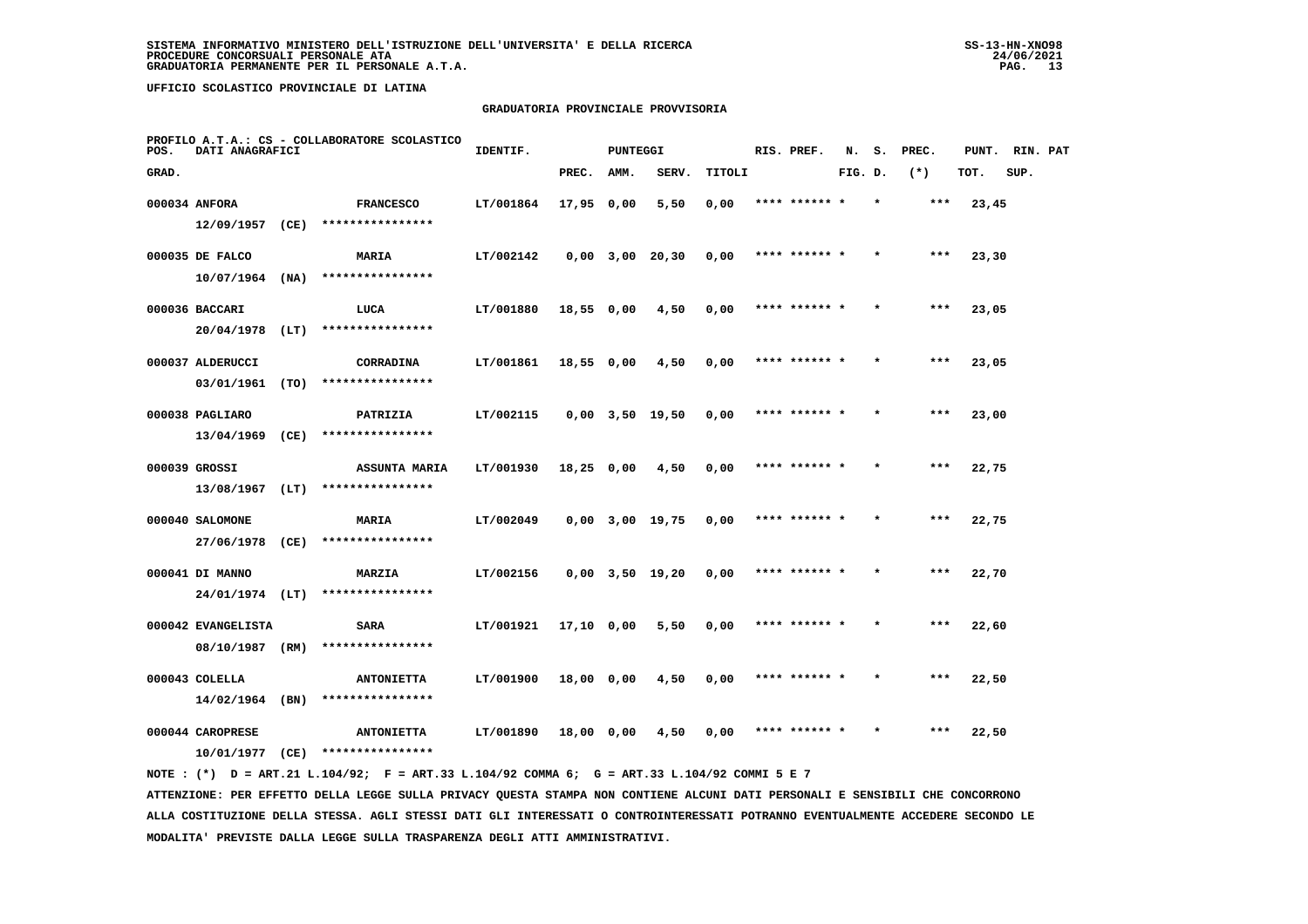# **GRADUATORIA PROVINCIALE PROVVISORIA**

| POS.  | DATI ANAGRAFICI   |      | PROFILO A.T.A.: CS - COLLABORATORE SCOLASTICO | IDENTIF.  |            | <b>PUNTEGGI</b> |                       |        | RIS. PREF.    | N.      | s.      | PREC. | PUNT. | RIN. PAT |  |
|-------|-------------------|------|-----------------------------------------------|-----------|------------|-----------------|-----------------------|--------|---------------|---------|---------|-------|-------|----------|--|
| GRAD. |                   |      |                                               |           | PREC.      | AMM.            | SERV.                 | TITOLI |               | FIG. D. |         | $(*)$ | TOT.  | SUP.     |  |
|       | 000045 DI FILIPPO |      | <b>SEBASTIANO</b>                             | LT/001293 | 18,50 0,00 |                 | 4,00                  | 0,00   | **** ****** * |         | $\star$ | $***$ | 22,50 |          |  |
|       | 20/04/1987        | (SA) | ****************                              |           |            |                 |                       |        |               |         |         |       |       |          |  |
|       | 000046 PICCOLO    |      | <b>DOMENICA</b>                               | LT/002076 |            |                 | $0,00$ $3,50$ $19,00$ | 0,00   | **** ****** * |         |         | $***$ | 22,50 |          |  |
|       | 08/09/1973 (CE)   |      | ****************                              |           |            |                 |                       |        |               |         |         |       |       |          |  |
|       | 000047 NARDELLA   |      | GRAZIELLA                                     | LT/001863 | 18,00 0,00 |                 | 4,50                  | 0,00   | **** ****** * |         |         | $***$ | 22,50 |          |  |
|       | 20/11/1963        | (LT) | ****************                              |           |            |                 |                       |        |               |         |         |       |       |          |  |
|       | 000048 IOVINELLA  |      | <b>FERDINANDO</b>                             | LT/001936 | 17,90 0,00 |                 | 4,50                  | 0,00   | **** ****** * |         |         | $***$ | 22,40 |          |  |
|       | 11/08/1967        | (CE) | ****************                              |           |            |                 |                       |        |               |         |         |       |       |          |  |
|       | 000049 SANSONE    |      | MARIA                                         | LT/002044 |            |                 | $0,00$ 2,00 20,38     | 0,00   | **** ****** * |         |         | $***$ | 22,38 |          |  |
|       | 09/05/1978        | (NA) | ****************                              |           |            |                 |                       |        |               |         |         |       |       |          |  |
|       | 000050 BOCCIA     |      | <b>CLAUDIA</b>                                | LT/001881 | 16,87 0,00 |                 | 5,00                  | 0,00   |               |         |         | $***$ | 21,87 |          |  |
|       | $22/03/1971$ (LT) |      | ****************                              |           |            |                 |                       |        |               |         |         |       |       |          |  |
|       | 000051 MATARESE   |      | <b>ROSSELLA</b>                               | LT/002015 |            |                 | $0,00$ $3,50$ $18,15$ | 0,00   | **** ****** * |         |         | $***$ | 21,65 |          |  |
|       | $28/04/1963$ (LT) |      | ****************                              |           |            |                 |                       |        |               |         |         |       |       |          |  |
|       | 000052 DE FILIPPO |      | <b>ORSOLA</b>                                 | LT/002147 |            |                 | $0,00$ 2,50 19,12     | 0,00   | **** ****** * |         |         | ***   | 21,62 |          |  |
|       | 06/11/1970        | (CE) | ****************                              |           |            |                 |                       |        |               |         |         |       |       |          |  |
|       | 000053 D'ABBRONZO |      | <b>PASQUALINO</b>                             | LT/001902 | 16,85 0,00 |                 | 4,50                  | 0,00   | **** ****** * |         |         | ***   | 21,35 |          |  |
|       | 26/03/1958        | (LT) | ****************                              |           |            |                 |                       |        |               |         |         |       |       |          |  |
|       | 000054 SALZILLO   |      | LEO FABIO                                     | LT/001889 | 16,21 0,00 |                 | 5,00                  | 0,00   | **** ****** * |         |         | $***$ | 21,21 |          |  |
|       | 03/03/1959 (CE)   |      | ****************                              |           |            |                 |                       |        |               |         |         |       |       |          |  |
|       | 000055 VENTURA    |      | TIZIANA                                       | LT/002151 |            |                 | $0.00$ $3.50$ $17.70$ | 0.00   | **** ****** * |         |         | ***   | 21,20 |          |  |
|       | 01/12/1976        | (LE) | ****************                              |           |            |                 |                       |        |               |         |         |       |       |          |  |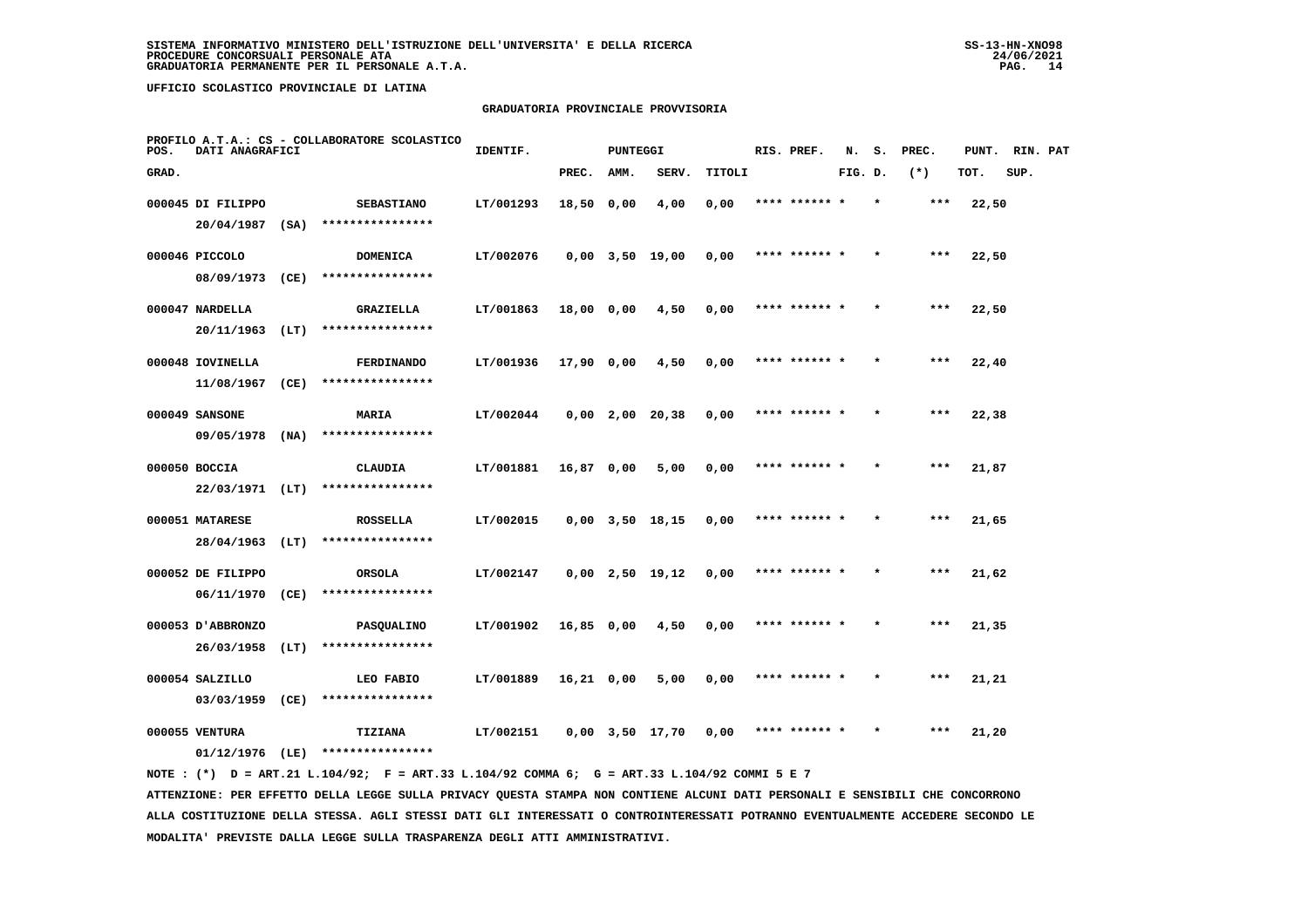# **GRADUATORIA PROVINCIALE PROVVISORIA**

| POS.         | DATI ANAGRAFICI   |      | PROFILO A.T.A.: CS - COLLABORATORE SCOLASTICO | IDENTIF.  |              | <b>PUNTEGGI</b> |                       |        | RIS. PREF.    | N.      | s.      | PREC. | PUNT. RIN. PAT |      |  |
|--------------|-------------------|------|-----------------------------------------------|-----------|--------------|-----------------|-----------------------|--------|---------------|---------|---------|-------|----------------|------|--|
| GRAD.        |                   |      |                                               |           | PREC.        | AMM.            | SERV.                 | TITOLI |               | FIG. D. |         | $(*)$ | TOT.           | SUP. |  |
|              | 000056 IANNUCCI   |      | <b>ERIKA</b>                                  | LT/002051 |              |                 | $0,00$ $3,50$ $17,46$ | 0,00   |               |         |         |       | 20,96          |      |  |
|              | $11/06/1993$ (LT) |      | ****************                              |           |              |                 |                       |        |               |         |         |       |                |      |  |
|              | 000057 GUERRA     |      | GIULIA                                        | LT/001931 | 16,15 0,00   |                 | 4,50                  | 0,00   | **** ****** * |         |         | $***$ | 20,65          |      |  |
|              | $13/03/1975$ (VA) |      | ****************                              |           |              |                 |                       |        |               |         |         |       |                |      |  |
| 000058 VERDE |                   |      | MICHELE                                       | LT/002108 |              |                 | 0,00 3,00 17,55       | 0,00   | **** ****** * |         | $\star$ | $***$ | 20,55          |      |  |
|              | 06/03/1976        | (NA) | ****************                              |           |              |                 |                       |        |               |         |         |       |                |      |  |
|              | 000059 LO VULLO   |      | <b>ANNARITA</b>                               | LT/001954 | $16,00$ 0,00 |                 | 4,50                  | 0,00   | **** ****** * |         |         | $***$ | 20,50          |      |  |
|              | 25/11/1974 (LT)   |      | ****************                              |           |              |                 |                       |        |               |         |         |       |                |      |  |
|              | 000060 RANIERI    |      | <b>CARMELA</b>                                | LT/001894 | 16,00 0,00   |                 | 4,50                  | 0,00   | **** ****** * |         |         | $***$ | 20,50          |      |  |
|              | 29/11/1974 (NA)   |      | ****************                              |           |              |                 |                       |        |               |         |         |       |                |      |  |
|              | 000061 CIUFFA     |      | NORA                                          | LT/001898 | 16,00 0,00   |                 | 4,50                  | 0,00   | **** ****** * |         |         | $***$ | 20,50          |      |  |
|              | $16/08/1967$ (LT) |      | ****************                              |           |              |                 |                       |        |               |         |         |       |                |      |  |
|              | 000062 MALAGIGI   |      | CORRADO                                       | LT/002112 |              |                 | $0,00$ $3,50$ $16,70$ | 0,00   | **** ****** * |         |         | ***   | 20,20          |      |  |
|              | 08/11/1966        | (RM) | ****************                              |           |              |                 |                       |        |               |         |         |       |                |      |  |
|              | 000063 VITIELLO   |      | <b>ALESSANDRO</b>                             | LT/002150 |              |                 | $0,00$ 2,00 18,10     | 0,00   | **** ****** * |         |         | ***   | 20,10          |      |  |
|              | $19/04/1975$ (LT) |      | ****************                              |           |              |                 |                       |        |               |         |         |       |                |      |  |
|              | 000064 ROSANO     |      | <b>FRANCA</b>                                 | LT/002190 |              |                 | $0,00$ 2,00 18,00     | 0,00   | **** ****** * |         |         | ***   | 20,00          |      |  |
|              | 04/10/1963        | (LT) | ****************                              |           |              |                 |                       |        |               |         |         |       |                |      |  |
|              | 000065 ROSANO     |      | <b>FRANCA</b>                                 | LT/002191 |              |                 | $0,00$ $0,00$ $18,00$ | 0,00   | **** ****** * |         |         | $***$ | 20,00          |      |  |
|              | $04/10/1963$ (LT) |      | ****************                              |           |              |                 |                       |        |               |         |         |       |                |      |  |
|              | 000066 GIUSINO    |      | FILIPPO                                       | LT/001922 | 15,50 0,00   |                 | 4,50                  | 0,00   | **** ****** * |         |         | ***   | 20,00          |      |  |
|              | 22/05/1962 (PA)   |      | ****************                              |           |              |                 |                       |        |               |         |         |       |                |      |  |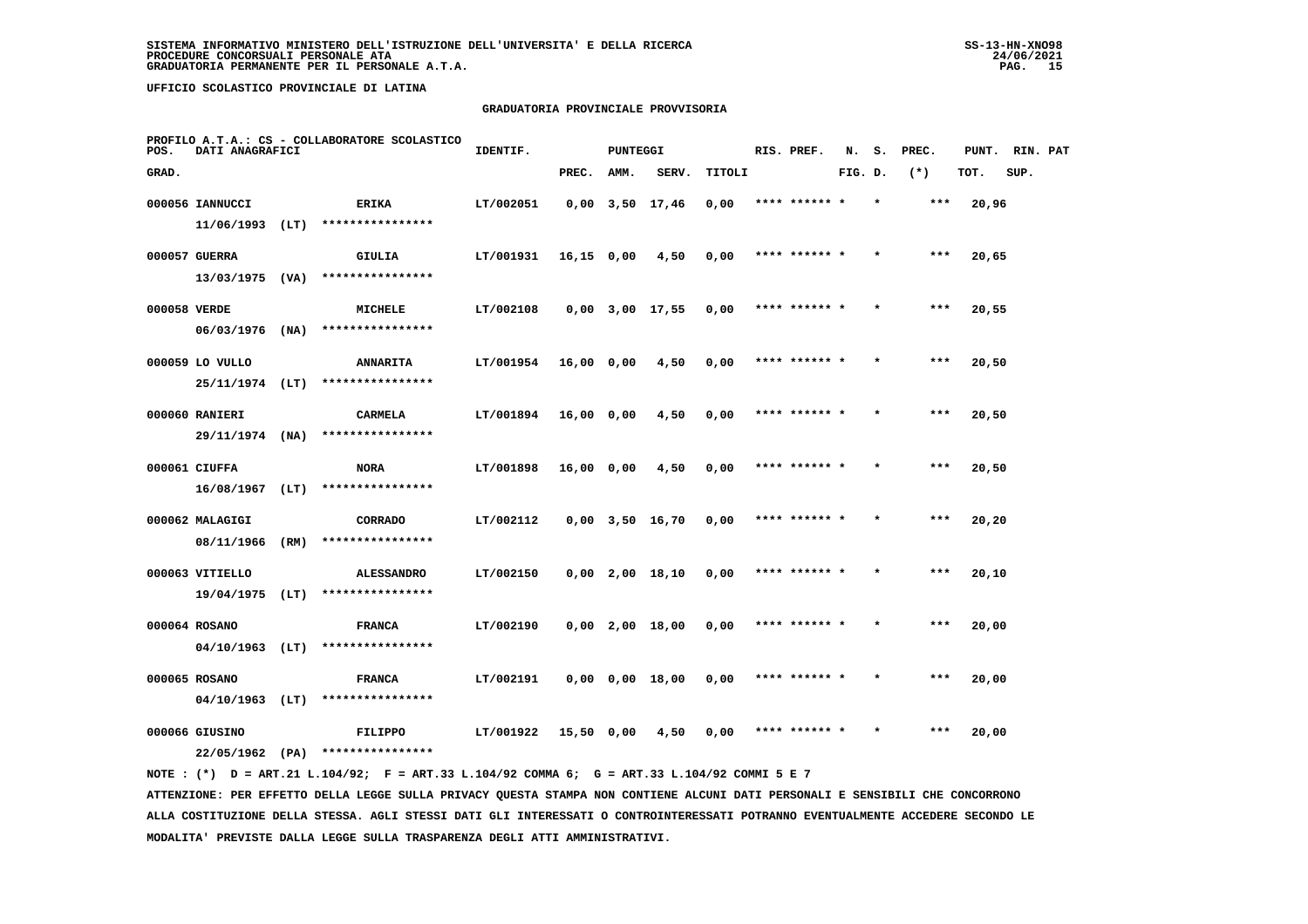# **GRADUATORIA PROVINCIALE PROVVISORIA**

| POS.         | DATI ANAGRAFICI   |      | PROFILO A.T.A.: CS - COLLABORATORE SCOLASTICO | IDENTIF.  |              | <b>PUNTEGGI</b> |                       |        | RIS. PREF.    | N.      | s.      | PREC. | PUNT. | RIN. PAT |  |
|--------------|-------------------|------|-----------------------------------------------|-----------|--------------|-----------------|-----------------------|--------|---------------|---------|---------|-------|-------|----------|--|
| GRAD.        |                   |      |                                               |           | PREC.        | AMM.            | SERV.                 | TITOLI |               | FIG. D. |         | $(*)$ | TOT.  | SUP.     |  |
|              | 000067 PALLUZZI   |      | ATTILIA                                       | LT/001865 | 13,90 2,00   |                 | 4,00                  | 0,00   | **** ****** * |         | $\star$ | $***$ | 19,90 |          |  |
|              | $17/05/1962$ (LT) |      | ****************                              |           |              |                 |                       |        |               |         |         |       |       |          |  |
|              | 000068 DI GIULIO  |      | MARIA LORENZA                                 | LT/001928 | $15,35$ 0,00 |                 | 4,50                  | 0,00   | **** ****** * |         |         | $***$ | 19,85 |          |  |
|              | 12/09/1961        | (LT) | ****************                              |           |              |                 |                       |        |               |         |         |       |       |          |  |
|              | 000069 NARDUCCI   |      | <b>ANTONELLA</b>                              | LT/002181 |              |                 | $0,00$ $3,50$ $16,10$ | 0,00   | **** ****** * |         |         | $***$ | 19,60 |          |  |
|              | 29/07/1986        | (LT) | ****************                              |           |              |                 |                       |        |               |         |         |       |       |          |  |
|              | 000070 D'ONOFRIO  |      | <b>TATIANA</b>                                | LT/002045 |              |                 | $0,00$ $3,50$ $16,00$ | 0,00   | **** ****** * |         |         | $***$ | 19,50 |          |  |
|              | 14/07/1986        | (LT) | ****************                              |           |              |                 |                       |        |               |         |         |       |       |          |  |
|              | 000071 GUGLIETTA  |      | FABRIZIO                                      | LT/001932 | 14,00 0,00   |                 | 5,50                  | 0,00   | **** ****** * |         |         | $***$ | 19,50 |          |  |
|              | 09/03/1963        | (LT) | ****************                              |           |              |                 |                       |        |               |         |         |       |       |          |  |
|              | 000072 CALZETTA   |      | <b>AMALIA</b>                                 | LT/001884 | 15,00 0,00   |                 | 4,50                  | 0,00   | **** ****** * |         |         | ***   | 19,50 |          |  |
|              | $01/10/1975$ (NA) |      | ****************                              |           |              |                 |                       |        |               |         |         |       |       |          |  |
|              | 000073 ARZANO     |      | <b>PAOLO</b>                                  | LT/002164 |              |                 | $0,00$ 2,50 17,00     | 0,00   | **** ******   |         |         | ***   | 19,50 |          |  |
|              | $25/11/1965$ (LT) |      | ****************                              |           |              |                 |                       |        |               |         |         |       |       |          |  |
|              | 000074 QUINTO     |      | LUIGI                                         | LT/001899 | 14,50 0,00   |                 | 5,00                  | 0,00   | **** ****** * |         |         | $***$ | 19,50 |          |  |
|              | $15/06/1978$ (LT) |      | ****************                              |           |              |                 |                       |        |               |         |         |       |       |          |  |
| 000075 SESSA |                   |      | MADDALENA                                     | LT/001888 | 15,00 0,00   |                 | 4,50                  | 0,00   | **** ****** * |         | $\star$ | $***$ | 19,50 |          |  |
|              | 20/01/1966 (CE)   |      | ****************                              |           |              |                 |                       |        |               |         |         |       |       |          |  |
| 000076 TURCO |                   |      | <b>CHIARA</b>                                 | LT/001841 | 19,27 0,00   |                 | 0,00                  | 0,00   | **** ****** * |         |         | ***   | 19,27 |          |  |
|              | $01/08/1979$ (CE) |      | ****************                              |           |              |                 |                       |        |               |         |         |       |       |          |  |
| 000077 ROSSI |                   |      | <b>DOMENICA</b><br>****************           | LT/001952 | 14,60 0,00   |                 | 4,50                  | 0.00   | **** ****** * |         |         | $***$ | 19,10 |          |  |
|              | 24/10/1968        | (LT) |                                               |           |              |                 |                       |        |               |         |         |       |       |          |  |

 **NOTE : (\*) D = ART.21 L.104/92; F = ART.33 L.104/92 COMMA 6; G = ART.33 L.104/92 COMMI 5 E 7 ATTENZIONE: PER EFFETTO DELLA LEGGE SULLA PRIVACY QUESTA STAMPA NON CONTIENE ALCUNI DATI PERSONALI E SENSIBILI CHE CONCORRONO**

 **ALLA COSTITUZIONE DELLA STESSA. AGLI STESSI DATI GLI INTERESSATI O CONTROINTERESSATI POTRANNO EVENTUALMENTE ACCEDERE SECONDO LE MODALITA' PREVISTE DALLA LEGGE SULLA TRASPARENZA DEGLI ATTI AMMINISTRATIVI.**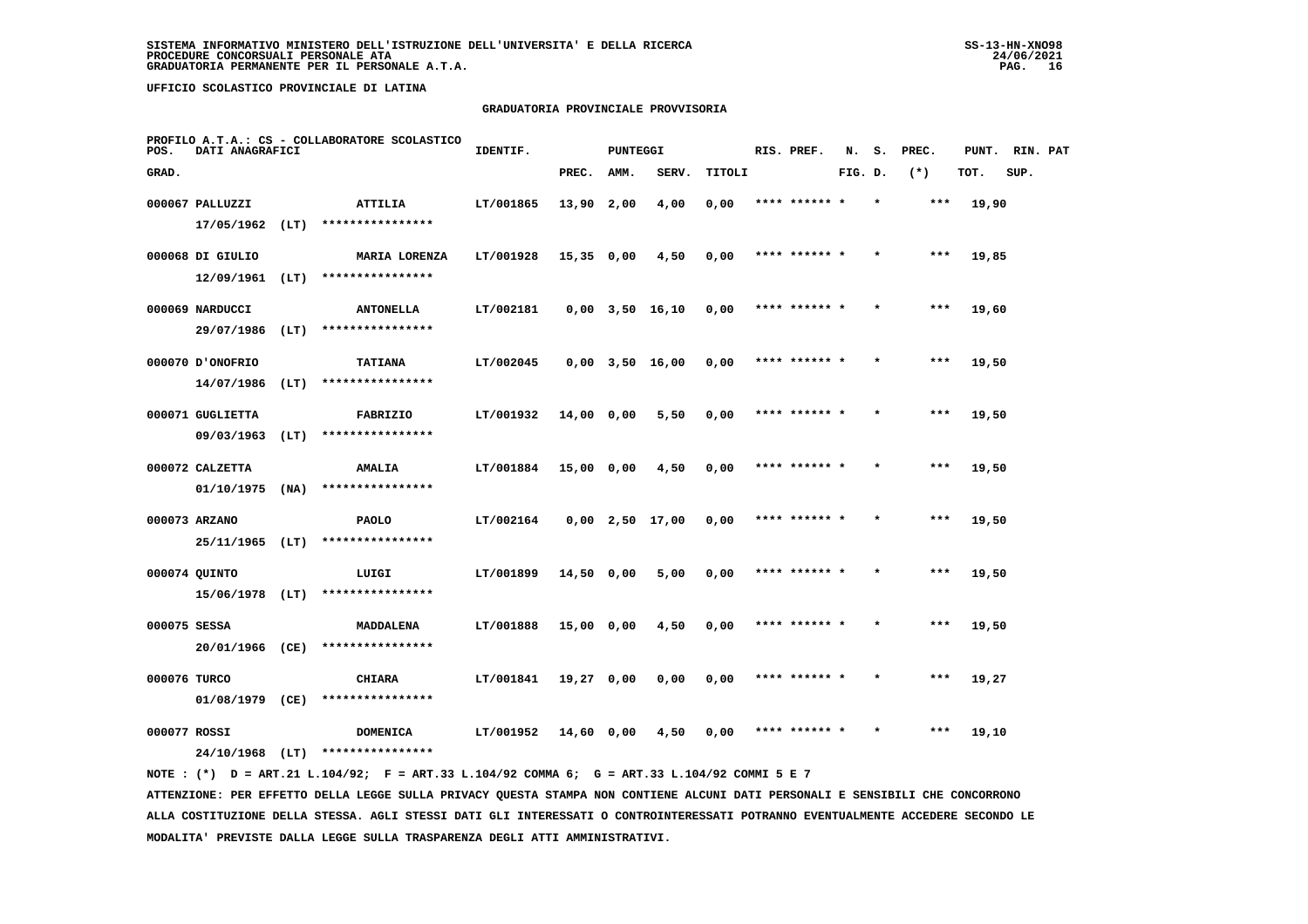# **GRADUATORIA PROVINCIALE PROVVISORIA**

| POS.         | DATI ANAGRAFICI                   |      | PROFILO A.T.A.: CS - COLLABORATORE SCOLASTICO | IDENTIF.  |            | PUNTEGGI |                       |        | RIS. PREF.    | N.      | s.      | PREC. | PUNT. | RIN. PAT |  |
|--------------|-----------------------------------|------|-----------------------------------------------|-----------|------------|----------|-----------------------|--------|---------------|---------|---------|-------|-------|----------|--|
| GRAD.        |                                   |      |                                               |           | PREC.      | AMM.     | SERV.                 | TITOLI |               | FIG. D. |         | $(*)$ | TOT.  | SUP.     |  |
|              | 000078 DI GIROLAMO                |      | <b>SIMONA</b>                                 | LT/001953 | 14,50 0,00 |          | 4,50                  | 0,00   | **** ******   |         |         | $***$ | 19,00 |          |  |
|              | $19/10/1985$ (LT)                 |      | ****************                              |           |            |          |                       |        |               |         |         |       |       |          |  |
|              | 000079 LAVINO                     |      | <b>ARTURO</b>                                 | LT/002068 |            |          | $0,00$ 2,00 17,00     | 0,00   | **** ****** * |         |         | $***$ | 19,00 |          |  |
|              | 18/01/1975                        | (CE) | ****************                              |           |            |          |                       |        |               |         |         |       |       |          |  |
|              | 000080 BAKLOUTI                   |      | LAILA                                         | LT/002080 |            |          | $0,00$ $3,50$ $15,50$ | 0,00   | **** ****** * |         | $\star$ | ***   | 19,00 |          |  |
|              | 16/01/1982                        | (RM) | ****************                              |           |            |          |                       |        |               |         |         |       |       |          |  |
|              | 000081 LIONIELLO                  |      | <b>MARIA TERESA</b>                           | LT/002171 |            |          | $0,00$ $3,50$ $15,30$ | 0,00   | **** ****** * |         |         | ***   | 18,80 |          |  |
|              | 25/01/1983                        | (LT) | ****************                              |           |            |          |                       |        |               |         |         |       |       |          |  |
|              | 000082 RULLI                      |      | LUIGI                                         | LT/002033 |            |          | $0,00$ 2,50 16,25     | 0,00   | **** ****** * |         | $\star$ | $***$ | 18,75 |          |  |
|              | $07/12/1974$ (RC)                 |      | ****************                              |           |            |          |                       |        |               |         |         |       |       |          |  |
|              | 000083 J' ALESIO                  |      | GIOVANNI                                      | LT/002022 |            |          | $0,00$ 2,00 16,60     | 0,00   | **** ****** * |         |         | $***$ | 18,60 |          |  |
|              | 03/01/1969                        | (CE) | ****************                              |           |            |          |                       |        |               |         |         |       |       |          |  |
|              | 000084 FERRANTE                   |      | PELLEGRINO                                    | LT/002121 |            |          | $0,00$ 2,50 16,00     | 0,00   | **** ******   |         |         | $***$ | 18,50 |          |  |
|              | 19/06/1960                        | (NA) | ****************                              |           |            |          |                       |        |               |         |         |       |       |          |  |
| 000085 CECCO |                                   |      | LUIGI                                         | LT/002163 |            |          | $0,00$ 2,50 16,00     | 0,00   | **** ****** * |         |         | $***$ | 18,50 |          |  |
|              | 10/12/1955                        | (NA) | ****************                              |           |            |          |                       |        |               |         |         |       |       |          |  |
|              | 000086 NICOLUCCI                  |      | <b>ANTONELLA</b>                              | LT/002102 |            |          | $0,00$ $3,50$ $15,00$ | 0,00   | **** ****** * |         |         | $***$ | 18,50 |          |  |
|              | 28/11/1970                        | (LT) | ****************                              |           |            |          |                       |        |               |         |         |       |       |          |  |
|              | 000087 AURILIA                    |      | ANNA ROSA<br>****************                 | LT/001875 | 18,50 0,00 |          | 0,00                  | 0,00   | **** ****** * |         |         | $***$ | 18,50 |          |  |
|              | $11/12/1955$ (NA)                 |      |                                               |           |            |          |                       |        |               |         |         |       |       |          |  |
|              | 000088 PIZZO<br>$16/08/1972$ (NA) |      | LUIGI<br>****************                     | LT/002069 |            |          | $0,00$ $3,50$ $14,85$ | 0,00   |               |         |         | ***   | 18,35 |          |  |
|              |                                   |      |                                               |           |            |          |                       |        |               |         |         |       |       |          |  |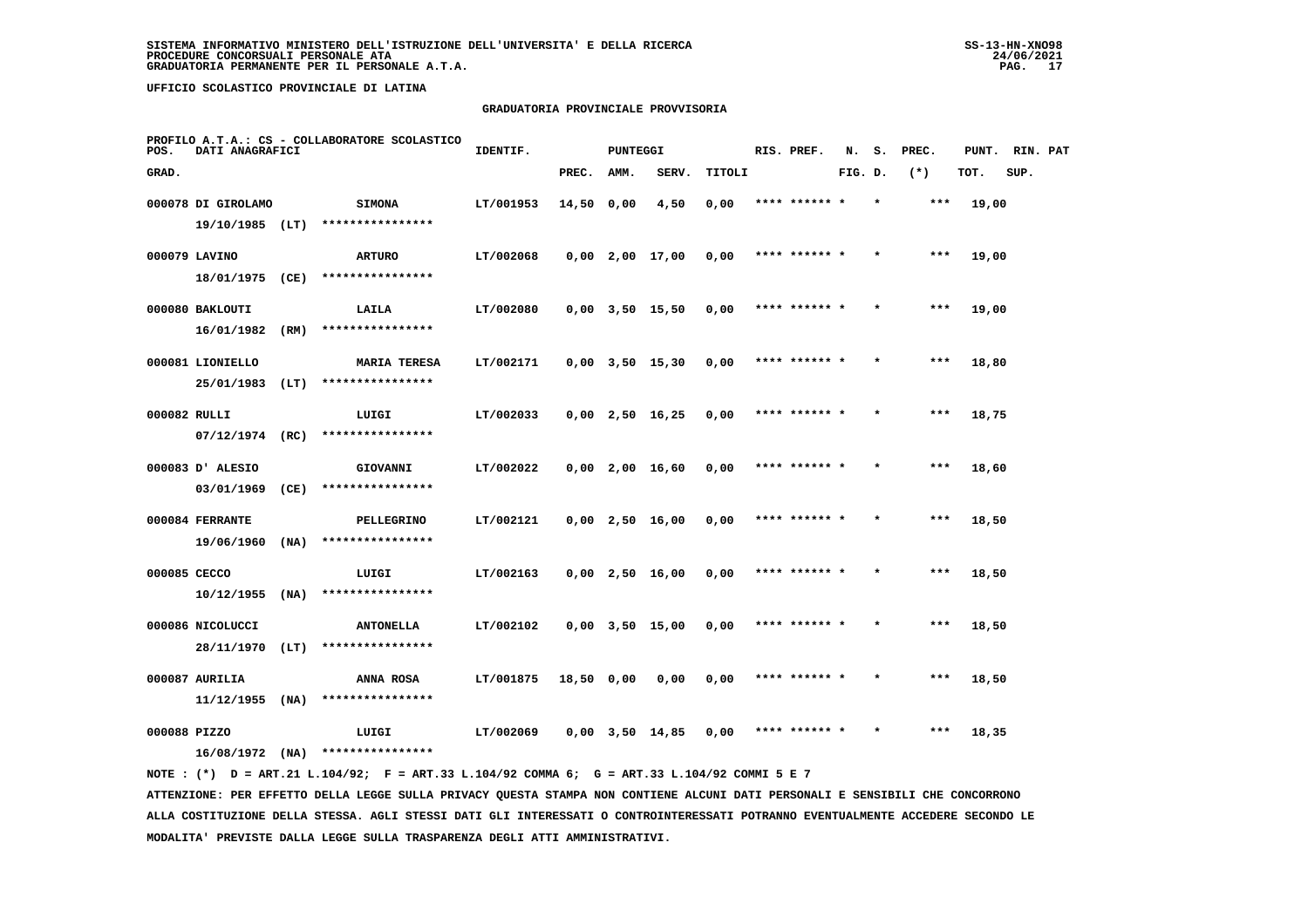# **GRADUATORIA PROVINCIALE PROVVISORIA**

| POS.  | DATI ANAGRAFICI      |      | PROFILO A.T.A.: CS - COLLABORATORE SCOLASTICO | IDENTIF.  |       | <b>PUNTEGGI</b> |                       |        | RIS. PREF.    | N.      | s.      | PREC. | PUNT. | RIN. PAT |  |
|-------|----------------------|------|-----------------------------------------------|-----------|-------|-----------------|-----------------------|--------|---------------|---------|---------|-------|-------|----------|--|
| GRAD. |                      |      |                                               |           | PREC. | AMM.            | SERV.                 | TITOLI |               | FIG. D. |         | $(*)$ | TOT.  | SUP.     |  |
|       | 000089 VELARDI       |      | <b>ANTONIO</b>                                | LT/002093 |       |                 | $0,00$ $3,50$ $14,75$ | 0,00   | **** ****** * |         |         | ***   | 18,25 |          |  |
|       | 28/01/1986           | (NA) | ****************                              |           |       |                 |                       |        |               |         |         |       |       |          |  |
|       | 000090 ZEGARELLI     |      | LUIGIA                                        | LT/002037 |       |                 | $0,00$ 2,00 16,22     | 0,00   | **** ****** * |         |         | $***$ | 18,22 |          |  |
|       | 18/01/1960           | (LT) | ****************                              |           |       |                 |                       |        |               |         |         |       |       |          |  |
|       | 000091 NOVELLI       |      | <b>STEFANY</b>                                | LT/002144 |       |                 | $0,00$ $3,50$ $14,60$ | 0,00   | **** ****** * |         |         | ***   | 18,10 |          |  |
|       | 20/04/1987           | (LT) | ****************                              |           |       |                 |                       |        |               |         |         |       |       |          |  |
|       | 000092 CASALE        |      | <b>GISELLA</b>                                | LT/002192 |       |                 | $0,00$ $3,50$ $14,50$ | 0,00   | **** ****** * |         |         | ***   | 18,00 |          |  |
|       | 22/07/1986           | (LT) | ****************                              |           |       |                 |                       |        |               |         |         |       |       |          |  |
|       | 000093 BATTISTI      |      | PATRIZIA                                      | LT/002094 |       |                 | $0,00$ $3,50$ $14,50$ | 0,00   | **** ****** * |         |         | $***$ | 18,00 |          |  |
|       | 19/10/1975           | (RM) | ****************                              |           |       |                 |                       |        |               |         |         |       |       |          |  |
|       | 000094 FRANCESCHETTI |      | <b>VINCENZINA</b>                             | LT/002130 |       |                 | $0,00$ 2,00 16,00     | 0,00   | **** ****** * |         |         | $***$ | 18,00 |          |  |
|       | 23/12/1964 (CE)      |      | ****************                              |           |       |                 |                       |        |               |         |         |       |       |          |  |
|       | 000095 CARNEVALE     |      | <b>AGATA</b>                                  | LT/002088 |       |                 | $0,00$ 3,00 15,00     | 0,00   | **** ****** * |         |         | ***   | 18,00 |          |  |
|       | 24/05/1983           | (LT) | ****************                              |           |       |                 |                       |        |               |         |         |       |       |          |  |
|       | 000096 FLAVONI       |      | <b>MARIA GRAZIA</b>                           | LT/002113 |       |                 | $0,00$ 2,00 16,00     | 0,00   |               |         |         | ***   | 18,00 |          |  |
|       | 02/01/1960 (RM)      |      | ****************                              |           |       |                 |                       |        |               |         |         |       |       |          |  |
|       | 000097 SIBONA        |      | <b>SALVATORE</b>                              | LT/002058 |       |                 | $0,00$ $3,50$ $14,10$ | 0,00   | **** ****** * |         |         | $***$ | 17,60 |          |  |
|       | 15/06/1981           | (CE) | ****************                              |           |       |                 |                       |        |               |         |         |       |       |          |  |
|       | 000098 CURRA'        |      | CAROLINA                                      | LT/002014 |       |                 | $0,00$ $3,50$ $14,10$ | 0,00   | **** ****** * |         | $\star$ | ***   | 17,60 |          |  |
|       | 19/07/1983           | (VV) | ****************                              |           |       |                 |                       |        |               |         |         |       |       |          |  |
|       | 000099 MORETTA       |      | <b>VINCENZA</b>                               | LT/002134 |       |                 | $0,00$ 2,50 15,07     | 0,00   | **** ****** * |         |         | $***$ | 17,57 |          |  |
|       | $02/02/1975$ (CE)    |      | ****************                              |           |       |                 |                       |        |               |         |         |       |       |          |  |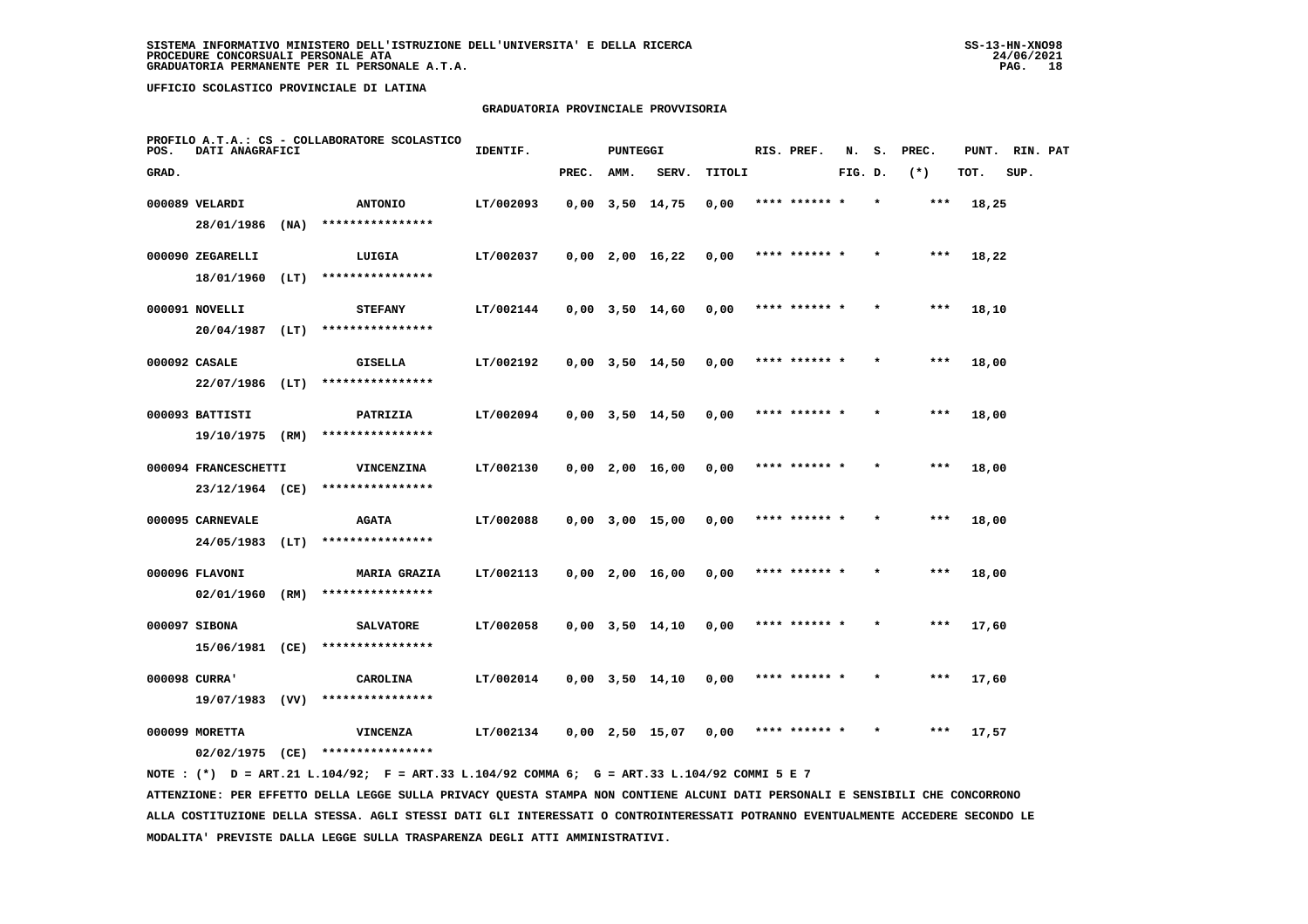# **GRADUATORIA PROVINCIALE PROVVISORIA**

| POS.         | DATI ANAGRAFICI   |      | PROFILO A.T.A.: CS - COLLABORATORE SCOLASTICO | IDENTIF.  |            | <b>PUNTEGGI</b> |                       |        | RIS. PREF.    | N.      | s. | PREC. | PUNT. | RIN. PAT |  |
|--------------|-------------------|------|-----------------------------------------------|-----------|------------|-----------------|-----------------------|--------|---------------|---------|----|-------|-------|----------|--|
| GRAD.        |                   |      |                                               |           | PREC.      | AMM.            | SERV.                 | TITOLI |               | FIG. D. |    | $(*)$ | TOT.  | SUP.     |  |
|              | 000100 TRAPASSO   |      | <b>NATALINA</b>                               | LT/002109 |            |                 | $0,00$ $3,50$ $14,00$ | 0,00   | **** ****** * |         |    | ***   | 17,50 |          |  |
|              | 13/02/1979        | (CZ) | ****************                              |           |            |                 |                       |        |               |         |    |       |       |          |  |
|              | 000101 CAROCCIA   |      | GIULIETTA                                     | LT/002091 |            |                 | $0,00$ 2,00 15,50     | 0,00   | **** ****** * |         |    | $***$ | 17,50 |          |  |
|              | 18/01/1966 (SA)   |      | ****************                              |           |            |                 |                       |        |               |         |    |       |       |          |  |
| 000102 CECCO |                   |      | EMILIO                                        | LT/002180 |            |                 | $0,00$ 2,50 15,00     | 0,00   | **** ****** * |         |    | $***$ | 17,50 |          |  |
|              | 03/09/1960        | (NA) | ****************                              |           |            |                 |                       |        |               |         |    |       |       |          |  |
|              | 000103 D'ANIELLO  |      | <b>ANTONIO</b>                                | LT/002165 |            |                 | $0,00$ 2,00 15,50     | 0,00   | **** ****** * |         |    | ***   | 17,50 |          |  |
|              | 20/07/1963        | (CE) | ****************                              |           |            |                 |                       |        |               |         |    |       |       |          |  |
|              | 000104 ANDOLFI    |      | <b>ANTONIO</b>                                | LT/001862 | 17,50 0,00 |                 | 0,00                  | 0,00   | **** ****** * |         |    | $***$ | 17,50 |          |  |
|              | 08/01/1964 (CE)   |      | ****************                              |           |            |                 |                       |        |               |         |    |       |       |          |  |
|              | 000105 CIPOLLA    |      | <b>ARMANDO</b>                                | LT/002160 |            |                 | $0,00$ 2,00 15,40     | 0,00   | **** ****** * |         |    | ***   | 17,40 |          |  |
|              | $30/09/1963$ (LT) |      | ****************                              |           |            |                 |                       |        |               |         |    |       |       |          |  |
|              | 000106 NICOLETTA  |      | EGIDIO                                        | LT/002092 |            |                 | $0,00$ $3,50$ $13,80$ | 0,00   | **** ****** * |         |    | $***$ | 17,30 |          |  |
|              | 07/06/1989        | (CE) | ****************                              |           |            |                 |                       |        |               |         |    |       |       |          |  |
|              | 000107 GIULIANO   |      | <b>FRANCESCA</b>                              | LT/002138 |            |                 | $0,00$ $3,50$ $13,65$ | 0,00   | **** ******   |         |    | ***   | 17,15 |          |  |
|              | $03/10/1984$ (LT) |      | ****************                              |           |            |                 |                       |        |               |         |    |       |       |          |  |
|              | 000108 CARDARELLO |      | <b>FEDERICA</b>                               | LT/002089 |            |                 | $0,00$ $3,50$ $13,60$ | 0,00   | **** ****** * |         |    | $***$ | 17,10 |          |  |
|              | 31/10/1986 (LT)   |      | ****************                              |           |            |                 |                       |        |               |         |    |       |       |          |  |
|              | 000109 NARDIN     |      | <b>BEATRICE</b>                               | LT/002152 |            |                 | $0,00$ $3,50$ $13,50$ | 0,00   | **** ****** * |         |    | ***   | 17,00 |          |  |
|              | 23/01/1969        | (LT) | ****************                              |           |            |                 |                       |        |               |         |    |       |       |          |  |
|              | 000110 GONNELLA   |      | <b>GIUSEPPINA</b>                             | LT/002185 |            |                 | $0,00$ $3,50$ $13,50$ | 0,00   | **** ****** * |         |    | ***   | 17,00 |          |  |
|              | 11/08/1968        | (LT) | ****************                              |           |            |                 |                       |        |               |         |    |       |       |          |  |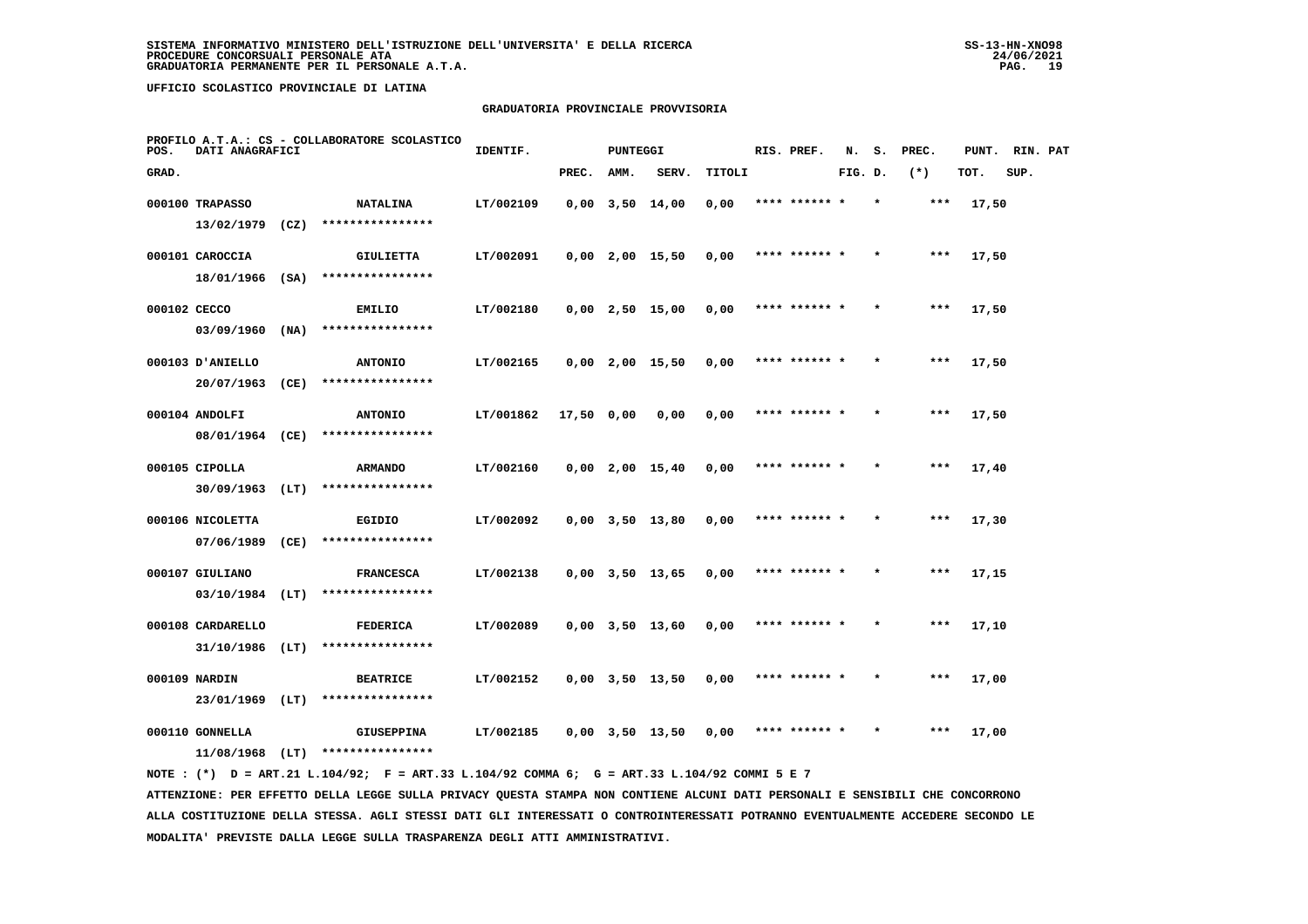# **GRADUATORIA PROVINCIALE PROVVISORIA**

| POS.         | DATI ANAGRAFICI                      |      | PROFILO A.T.A.: CS - COLLABORATORE SCOLASTICO | IDENTIF.  |       | <b>PUNTEGGI</b> |                       |        | RIS. PREF.    | N.      | s. | PREC. | PUNT. RIN. PAT |      |  |
|--------------|--------------------------------------|------|-----------------------------------------------|-----------|-------|-----------------|-----------------------|--------|---------------|---------|----|-------|----------------|------|--|
| GRAD.        |                                      |      |                                               |           | PREC. | AMM.            | SERV.                 | TITOLI |               | FIG. D. |    | $(*)$ | TOT.           | SUP. |  |
|              | 000111 CAMPOPIANO                    |      | <b>LILIANA</b>                                | LT/002055 |       |                 | $0,00$ $3,50$ $13,50$ | 0,00   | **** ****** * |         |    | ***   | 17,00          |      |  |
|              | 06/03/1963                           | (EE) | ****************                              |           |       |                 |                       |        |               |         |    |       |                |      |  |
|              | 000112 VENDITTI                      |      | LUISA                                         | LT/002036 |       |                 | $0,00$ $3,50$ $13,50$ | 0,00   | **** ****** * |         |    | $***$ | 17,00          |      |  |
|              | 09/02/1972 (RM)                      |      | ****************                              |           |       |                 |                       |        |               |         |    |       |                |      |  |
| 000113 ZITO  |                                      |      | <b>MATILDE</b>                                | LT/002034 |       |                 | $0,00$ $3,50$ $13,50$ | 0,00   | **** ****** * |         |    | ***   | 17,00          |      |  |
|              | 13/08/1992 (LT)                      |      | ****************                              |           |       |                 |                       |        |               |         |    |       |                |      |  |
| 000114 FONSO |                                      |      | <b>AURORA</b>                                 | LT/002077 |       |                 | $0,00$ $3,50$ $13,50$ | 0,00   | **** ****** * |         |    | ***   | 17,00          |      |  |
|              | $18/08/1964$ (LT)                    |      | ****************                              |           |       |                 |                       |        |               |         |    |       |                |      |  |
|              | 000115 SINAPI                        |      | PAOLA                                         | LT/002183 |       |                 | $0,00$ 2,00 14,80     | 0,00   | **** ****** * |         |    | ***   | 16,80          |      |  |
|              | 28/09/1968 (LT)                      |      | ****************                              |           |       |                 |                       |        |               |         |    |       |                |      |  |
|              | 000116 D'EPIRO                       |      | <b>DEA</b><br>****************                | LT/002195 |       |                 | $0,00$ $3,50$ $13,00$ | 0,00   | **** ****** * |         |    | $***$ | 16,50          |      |  |
|              | $12/04/1984$ (LT)                    |      |                                               |           |       |                 |                       |        |               |         |    |       |                |      |  |
|              | 000117 GERVASIO<br>$03/03/1975$ (NA) |      | <b>MARIA TERESA</b><br>****************       | LT/002074 |       |                 | 0,00 3,00 13,50       | 0,00   | **** ****** * |         |    | ***   | 16,50          |      |  |
|              |                                      |      |                                               |           |       |                 |                       |        |               |         |    |       |                |      |  |
| 000118 GELLI | 27/04/1982 (RM)                      |      | <b>EMMA</b><br>****************               | LT/002128 |       |                 | $0,00$ $3,50$ $13,00$ | 0,00   | **** ****** * |         |    | ***   | 16,50          |      |  |
|              |                                      |      |                                               |           |       |                 |                       |        |               |         |    | $***$ |                |      |  |
|              | 000119 CORTIELLO<br>10/05/1968       | (EE) | PASCUAL PABLO<br>****************             | LT/002172 |       |                 | $0,00$ $3,50$ $13,00$ | 0,00   | **** ****** * |         |    |       | 16,50          |      |  |
| 000120 FOTI  |                                      |      | <b>ROSARIA</b>                                | LT/002110 |       |                 | 0,00 2,50 14,00       | 0,00   | **** ****** * |         |    | ***   | 16,50          |      |  |
|              | 19/03/1966                           | (NA) | ****************                              |           |       |                 |                       |        |               |         |    |       |                |      |  |
|              | 000121 DI SIENA                      |      | <b>ROSAMARIA</b>                              | LT/002149 |       |                 | 0,00 2,50 13,60       | 0,00   | **** ****** * |         |    | ***   | 16,10          |      |  |
|              | 30/07/1979                           | (FR) | ****************                              |           |       |                 |                       |        |               |         |    |       |                |      |  |
|              |                                      |      |                                               |           |       |                 |                       |        |               |         |    |       |                |      |  |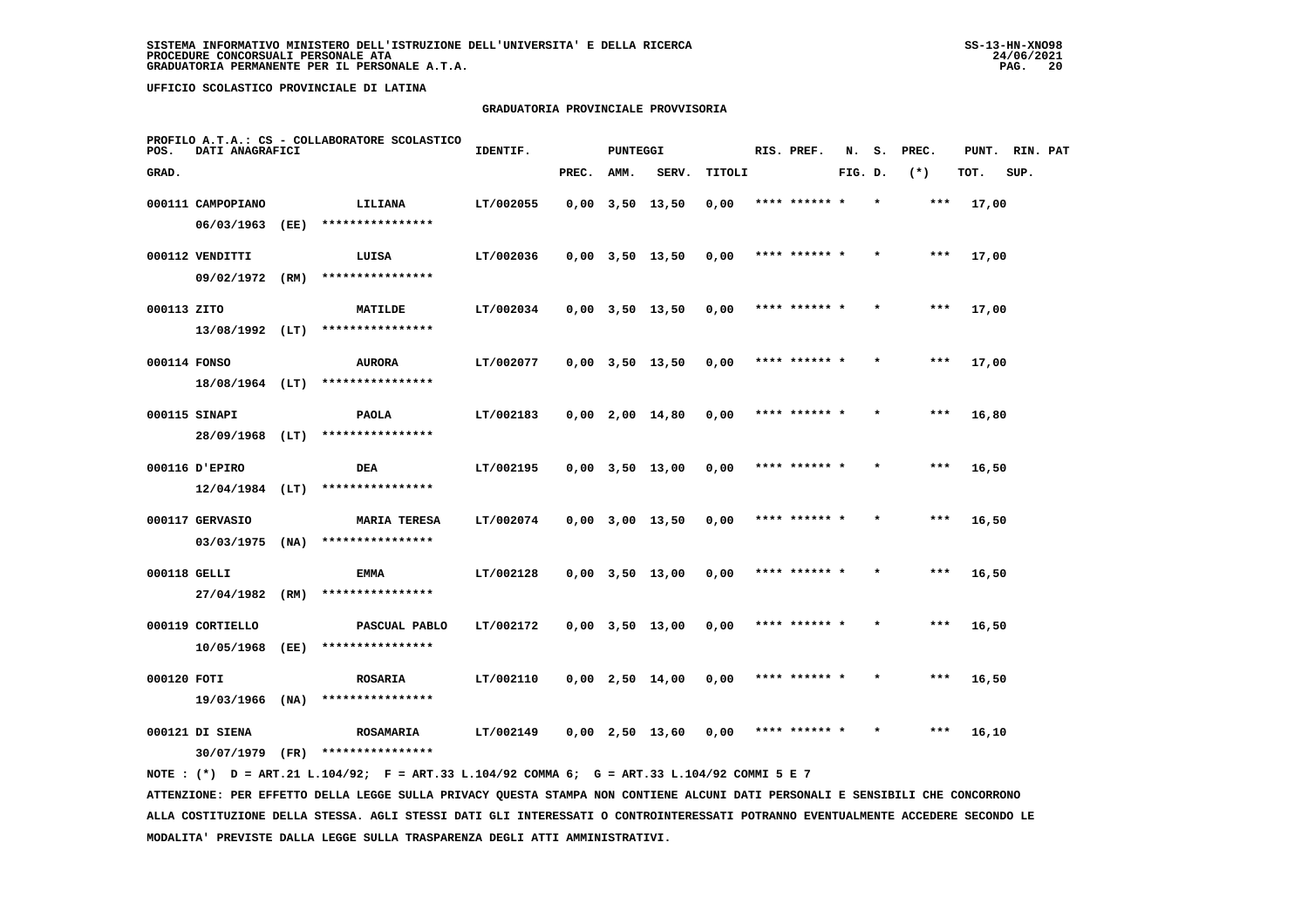# **GRADUATORIA PROVINCIALE PROVVISORIA**

| POS.         | DATI ANAGRAFICI              |      | PROFILO A.T.A.: CS - COLLABORATORE SCOLASTICO | IDENTIF.  |            | PUNTEGGI |                       |        | RIS. PREF.    | N.      | s.      | PREC. | PUNT. | RIN. PAT |  |
|--------------|------------------------------|------|-----------------------------------------------|-----------|------------|----------|-----------------------|--------|---------------|---------|---------|-------|-------|----------|--|
| GRAD.        |                              |      |                                               |           | PREC.      | AMM.     | SERV.                 | TITOLI |               | FIG. D. |         | $(*)$ | TOT.  | SUP.     |  |
|              | 000122 VELTRO                |      | VINCENZA                                      | LT/002117 |            |          | $0.00$ $3.00$ $13.10$ | 0,00   | **** ******   |         |         | $***$ | 16,10 |          |  |
|              | $25/10/1970$ (NA)            |      | ****************                              |           |            |          |                       |        |               |         |         |       |       |          |  |
|              | 000123 PARADISO              |      | FILIPPO                                       | LT/002167 |            |          | $0,00$ 2,00 14,10     | 0,00   | **** ****** * |         |         | $***$ | 16,10 |          |  |
|              | 12/04/1969                   | (CE) | ****************                              |           |            |          |                       |        |               |         |         |       |       |          |  |
|              | 000124 D'EMILIA              |      | <b>SIMONA</b>                                 | LT/002066 |            |          | $0,00$ $3,00$ $13,00$ | 0,00   | **** ****** * |         | $\star$ | $***$ | 16,00 |          |  |
|              | 08/12/1968                   | (RM) | ****************                              |           |            |          |                       |        |               |         |         |       |       |          |  |
|              | 000125 CORATTI               |      | <b>DANIELA</b>                                | LT/002137 |            |          | $0,00$ 2,50 13,50     | 0,00   | **** ****** * |         |         | $***$ | 16,00 |          |  |
|              | 04/03/1968                   | (LT) | ****************                              |           |            |          |                       |        |               |         |         |       |       |          |  |
|              | 000126 FATICATO              |      | <b>ANNUNZIATA</b>                             | LT/002020 |            |          | $0,00$ 2,00 14,00     | 0,00   | **** ****** * |         |         | $***$ | 16,00 |          |  |
|              | 28/11/1960                   | (NA) | ****************                              |           |            |          |                       |        |               |         |         |       |       |          |  |
|              | 000127 GIORDANO              |      | <b>ANTONIO</b>                                | LT/002132 |            |          | $0,00$ 2,00 14,00     | 0,00   | **** ****** * |         | $\star$ | ***   | 16,00 |          |  |
|              | 18/02/1963                   | (CE) | ****************                              |           |            |          |                       |        |               |         |         |       |       |          |  |
|              | 000128 GRUMIRO               |      | <b>ASSUNTA</b>                                | LT/002072 |            |          | $0,00$ $3,50$ $12,50$ | 0,00   |               |         |         | ***   | 16,00 |          |  |
|              | $16/04/1987$ (NA)            |      | ****************                              |           |            |          |                       |        |               |         |         |       |       |          |  |
|              | 000129 MACCIACCHERA          |      | <b>VINCENZA</b>                               | LT/002174 |            |          | $0,00$ 2,00 14,00     | 0,00   | **** ****** * |         |         | ***   | 16,00 |          |  |
|              | 29/10/1966 (LT)              |      | ****************                              |           |            |          |                       |        |               |         |         |       |       |          |  |
|              | 000130 VIGGIANO              |      | <b>MORENA</b><br>****************             | LT/002073 |            |          | $0,00$ 2,50 13,45     | 0,00   | **** ****** * |         | $\star$ | ***   | 15,95 |          |  |
|              | 16/12/1979                   | (LT) |                                               |           |            |          |                       |        |               |         |         |       |       |          |  |
|              | 000131 BORTONE<br>30/01/1977 | (LT) | STEFANIA<br>****************                  | LT/002084 |            |          | $0,00$ $3,50$ $12,35$ | 0,00   | **** ****** * |         |         | $***$ | 15,85 |          |  |
|              |                              |      |                                               |           |            |          |                       |        |               |         |         |       |       |          |  |
| 000132 ROSSI | 23/10/1967                   | (LT) | <b>MAURO</b><br>****************              | LT/001824 | 15,73 0,00 |          | 0,00                  | 0,00   |               |         |         | $***$ | 15,73 |          |  |
|              |                              |      |                                               |           |            |          |                       |        |               |         |         |       |       |          |  |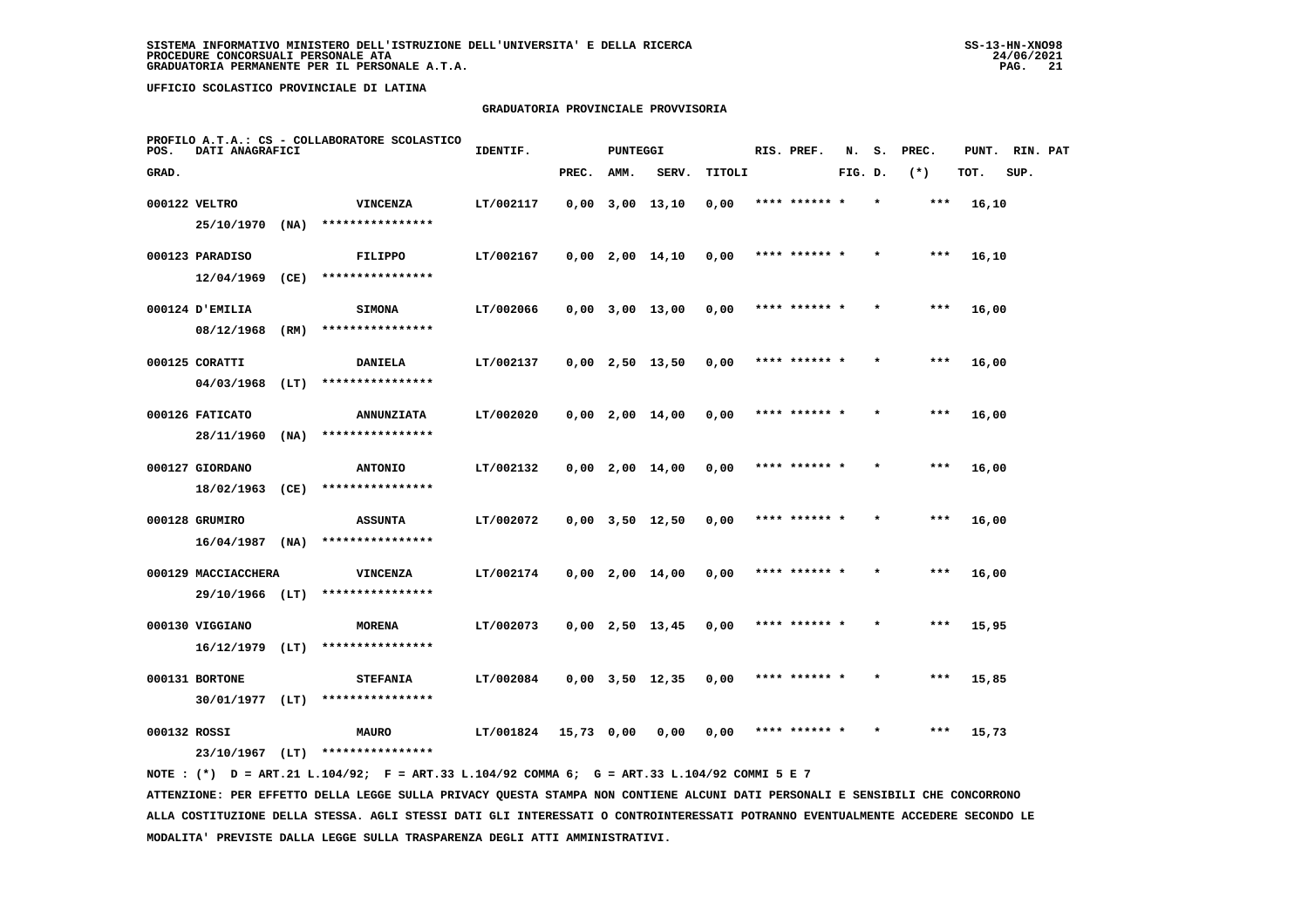# **GRADUATORIA PROVINCIALE PROVVISORIA**

| POS.         | DATI ANAGRAFICI     | PROFILO A.T.A.: CS - COLLABORATORE SCOLASTICO                                               | IDENTIF.  |            | <b>PUNTEGGI</b> |                         |        | RIS. PREF.    | N.      | s.      | PREC. | PUNT. RIN. PAT |      |  |
|--------------|---------------------|---------------------------------------------------------------------------------------------|-----------|------------|-----------------|-------------------------|--------|---------------|---------|---------|-------|----------------|------|--|
| GRAD.        |                     |                                                                                             |           | PREC. AMM. |                 | SERV.                   | TITOLI |               | FIG. D. |         | $(*)$ | TOT.           | SUP. |  |
| 000133 FAVA  |                     | <b>GIANLUCA</b>                                                                             | LT/002054 |            |                 | $0,00$ 2,00 13,60       | 0,00   | **** ****** * |         | $\star$ | $***$ | 15,60          |      |  |
|              | $11/05/1972$ (LT)   | ****************                                                                            |           |            |                 |                         |        |               |         |         |       |                |      |  |
| 000134 VICO  |                     | <b>PAOLO</b>                                                                                | LT/002100 |            |                 | $0,00$ 2,00 13,60       | 0,00   | **** ****** * |         |         | ***   | 15,60          |      |  |
|              |                     | 29/06/1974 (LT) ****************                                                            |           |            |                 |                         |        |               |         |         |       |                |      |  |
|              | 000135 CAPONI       | <b>PAOLO</b>                                                                                | LT/002194 |            |                 | $0.00$ $3.50$ $12.00$   | 0,00   | **** ****** * |         |         | ***   | 15,50          |      |  |
|              | 04/08/1976 (RM)     | ****************                                                                            |           |            |                 |                         |        |               |         |         |       |                |      |  |
| 000136 MEZZA |                     | <b>GIUSEPPINA</b>                                                                           | LT/002028 |            |                 | $0.00 \t 0.00 \t 13.00$ | 0,00   | **** ****** * |         |         | ***   | 15,50          |      |  |
|              | 18/03/1971 (BN)     | ****************                                                                            |           |            |                 |                         |        |               |         |         |       |                |      |  |
|              | 000137 FRANCELLA    | <b>MICHELA</b>                                                                              | LT/002166 |            |                 | $0,00$ $3,50$ $12,00$   | 0,00   | **** ****** * |         |         | ***   | 15,50          |      |  |
|              |                     | $04/09/1980$ (LT) *****************                                                         |           |            |                 |                         |        |               |         |         |       |                |      |  |
|              | 000138 DE RISO      | GIUSEPPE                                                                                    | LT/002098 |            |                 | $0,00$ $3,50$ $12,00$   | 0,00   | **** ****** * |         |         | ***   | 15,50          |      |  |
|              | 03/10/1971 (CE)     | ****************                                                                            |           |            |                 |                         |        |               |         |         |       |                |      |  |
| 000139 FUSCO |                     | <b>GIANFREDO</b>                                                                            | LT/002127 |            |                 | $0,00$ $0,00$ $11,55$   | 0,00   | **** ****** * |         |         | $***$ | 15,05          |      |  |
|              |                     | 19/02/1976 (LT) ****************                                                            |           |            |                 |                         |        |               |         |         |       |                |      |  |
|              | 000140 PICANO       | <b>STEFANO</b>                                                                              | LT/002056 |            |                 | $0,00$ $3,00$ $12,00$   | 0,00   | **** ****** * |         |         | ***   | 15,00          |      |  |
|              | $13/08/1980$ (LT)   | ****************                                                                            |           |            |                 |                         |        |               |         |         |       |                |      |  |
|              | 000141 LA VALLE     | ANNA ANTONIETTA LT/002024                                                                   |           |            |                 | $0,00$ 2,00 13,00       | 0,00   | **** ****** * |         |         | ***   | 15,00          |      |  |
|              | $02/10/1965$ (LT)   | ****************                                                                            |           |            |                 |                         |        |               |         |         |       |                |      |  |
|              | 000142 DELLO IACONO | IMMACOLATA                                                                                  | LT/002162 |            |                 | $0,00$ 2,50 12,50       | 0,00   | **** ****** * |         |         | ***   | 15,00          |      |  |
|              | 04/10/1984 (CE)     | ****************                                                                            |           |            |                 |                         |        |               |         |         |       |                |      |  |
|              | 000143 CORCILLO     | <b>ANGELA</b>                                                                               | LT/002027 |            |                 | 0,00 3,00 11,60         | 0,00   | **** ****** * |         |         | ***   | 14,60          |      |  |
|              |                     | $06/10/1988$ (SA) ****************                                                          |           |            |                 |                         |        |               |         |         |       |                |      |  |
|              |                     | NOTE: (*) D = ART.21 L.104/92; F = ART.33 L.104/92 COMMA 6; G = ART.33 L.104/92 COMMI 5 E 7 |           |            |                 |                         |        |               |         |         |       |                |      |  |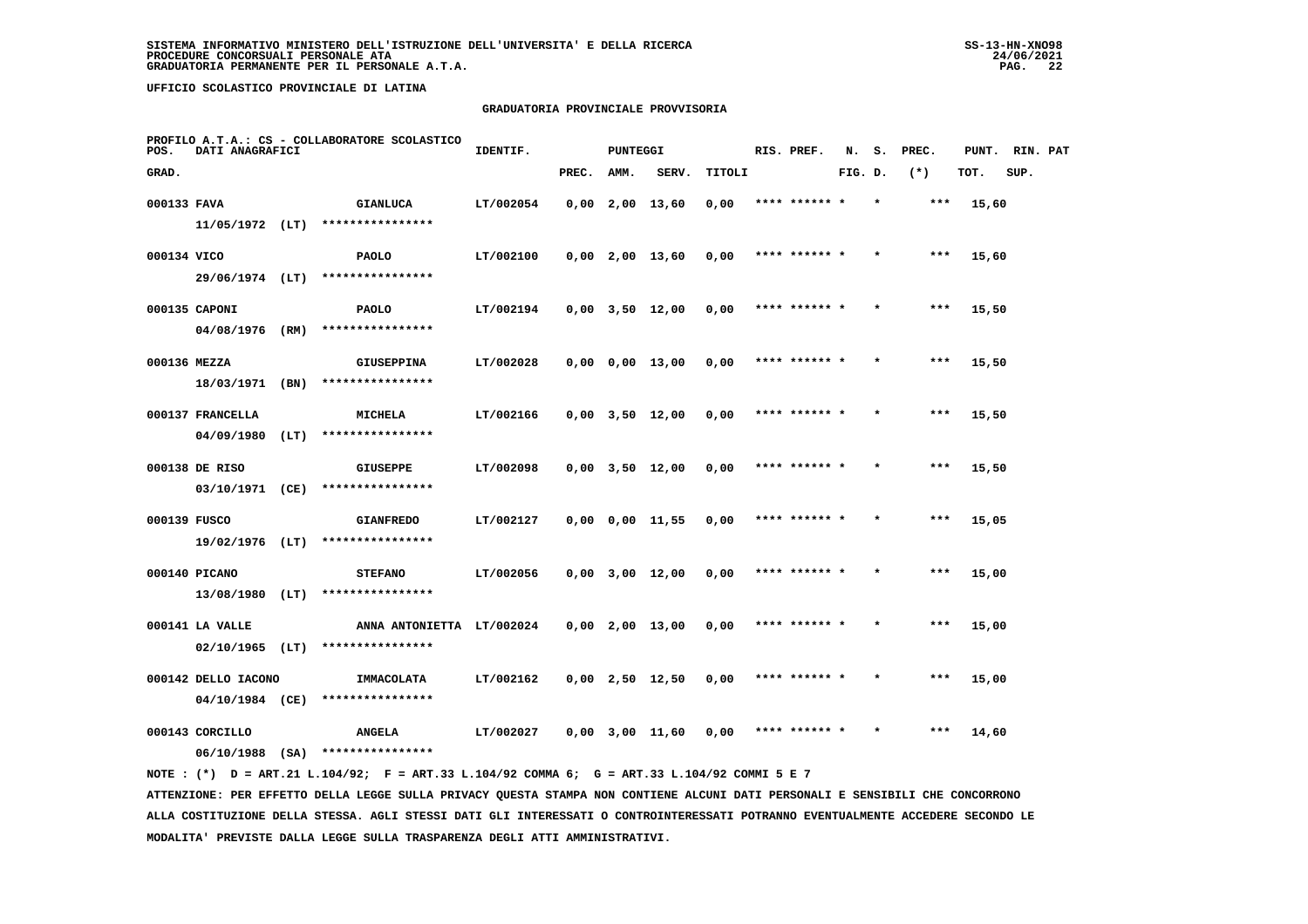# **GRADUATORIA PROVINCIALE PROVVISORIA**

| POS.  | DATI ANAGRAFICI   |      | PROFILO A.T.A.: CS - COLLABORATORE SCOLASTICO | IDENTIF.  |             | PUNTEGGI    |                       |        | RIS. PREF.    | N.      | s.      | PREC. | PUNT. | RIN. PAT |  |
|-------|-------------------|------|-----------------------------------------------|-----------|-------------|-------------|-----------------------|--------|---------------|---------|---------|-------|-------|----------|--|
| GRAD. |                   |      |                                               |           | PREC.       | AMM.        | SERV.                 | TITOLI |               | FIG. D. |         | $(*)$ | TOT.  | SUP.     |  |
|       | 000144 ROSELLA    |      | <b>ANTONIO</b>                                | LT/002083 |             |             | $0,00$ 2,00 12,60     | 0,00   | **** ****** * |         |         | $***$ | 14,60 |          |  |
|       | $25/06/1963$ (LT) |      | ****************                              |           |             |             |                       |        |               |         |         |       |       |          |  |
|       | 000145 SPIRITO    |      | GIANNI                                        | LT/002189 |             |             | $0,00$ 2,00 12,55     | 0,00   | **** ****** * |         |         | ***   | 14,55 |          |  |
|       | $18/03/1975$ (LT) |      | ****************                              |           |             |             |                       |        |               |         |         |       |       |          |  |
|       | 000146 DI FAZIO   |      | <b>ROBERTO</b>                                | LT/002123 |             |             | $0,00$ 2,00 12,50     | 0,00   | **** ****** * |         | $\star$ | ***   | 14,50 |          |  |
|       | 08/05/1979        | (LT) | ****************                              |           |             |             |                       |        |               |         |         |       |       |          |  |
|       | 000147 DE BONIS   |      | PATRIZIA                                      | LT/002124 |             |             | $0,00$ 2,50 12,00     | 0,00   | **** ****** * |         |         | $***$ | 14,50 |          |  |
|       | 03/03/1968        | (LT) | ****************                              |           |             |             |                       |        |               |         |         |       |       |          |  |
|       | 000148 MARTUCCI   |      | ANNA                                          | LT/002065 |             |             | $0,00$ 2,00 12,50     | 0,00   | **** ****** * |         | $\star$ | $***$ | 14,50 |          |  |
|       | 31/05/1966 (CE)   |      | ****************                              |           |             |             |                       |        |               |         |         |       |       |          |  |
|       | 000149 CHERUBINI  |      | LUCIANA                                       | LT/002107 |             |             | $0,00$ 2,00 12,00     | 0,00   | **** ****** * |         | $\star$ | $***$ | 14,00 |          |  |
|       | 16/08/1957        | (LT) | ****************                              |           |             |             |                       |        |               |         |         |       |       |          |  |
|       | 000150 MATTONI    |      | <b>DANIELA</b>                                | LT/002086 |             |             | $0,00$ $3,00$ $10,64$ | 0,00   | **** ****** * |         |         | $***$ | 13,64 |          |  |
|       | 17/03/1984 (LT)   |      | ****************                              |           |             |             |                       |        |               |         |         |       |       |          |  |
|       | 000151 MAISTO     |      | <b>ANGELO</b>                                 | LT/002105 |             | $0,00$ 3,50 | 8,00                  | 0,00   | **** ****** * |         |         | $***$ | 11,50 |          |  |
|       | 02/05/1976 (CE)   |      | ****************                              |           |             |             |                       |        |               |         |         |       |       |          |  |
|       | 000152 DI MEO     |      | <b>ALESSANDRA</b>                             | LT/002154 |             | $0,00$ 3,00 | 7,15                  | 0,00   | **** ****** * |         |         | $***$ | 10,15 |          |  |
|       | 04/01/1978 (FR)   |      | ****************                              |           |             |             |                       |        |               |         |         |       |       |          |  |
|       | 000153 CAPPAVERDE |      | <b>CESARE</b>                                 | LT/002040 | $0,00$ 2,00 |             | 8,01                  | 0,00   | **** ****** * |         |         | $***$ | 10,01 |          |  |
|       | 08/01/1966 (CE)   |      | ****************                              |           |             |             |                       |        |               |         |         |       |       |          |  |
|       | 000154 SOSCIA     |      | <b>MARIA</b>                                  | LT/002046 |             | $0,00$ 3,50 | 6,35                  | 0,00   | **** ******   |         |         | ***   | 9,85  |          |  |
|       | $22/03/1978$ (LT) |      | ****************                              |           |             |             |                       |        |               |         |         |       |       |          |  |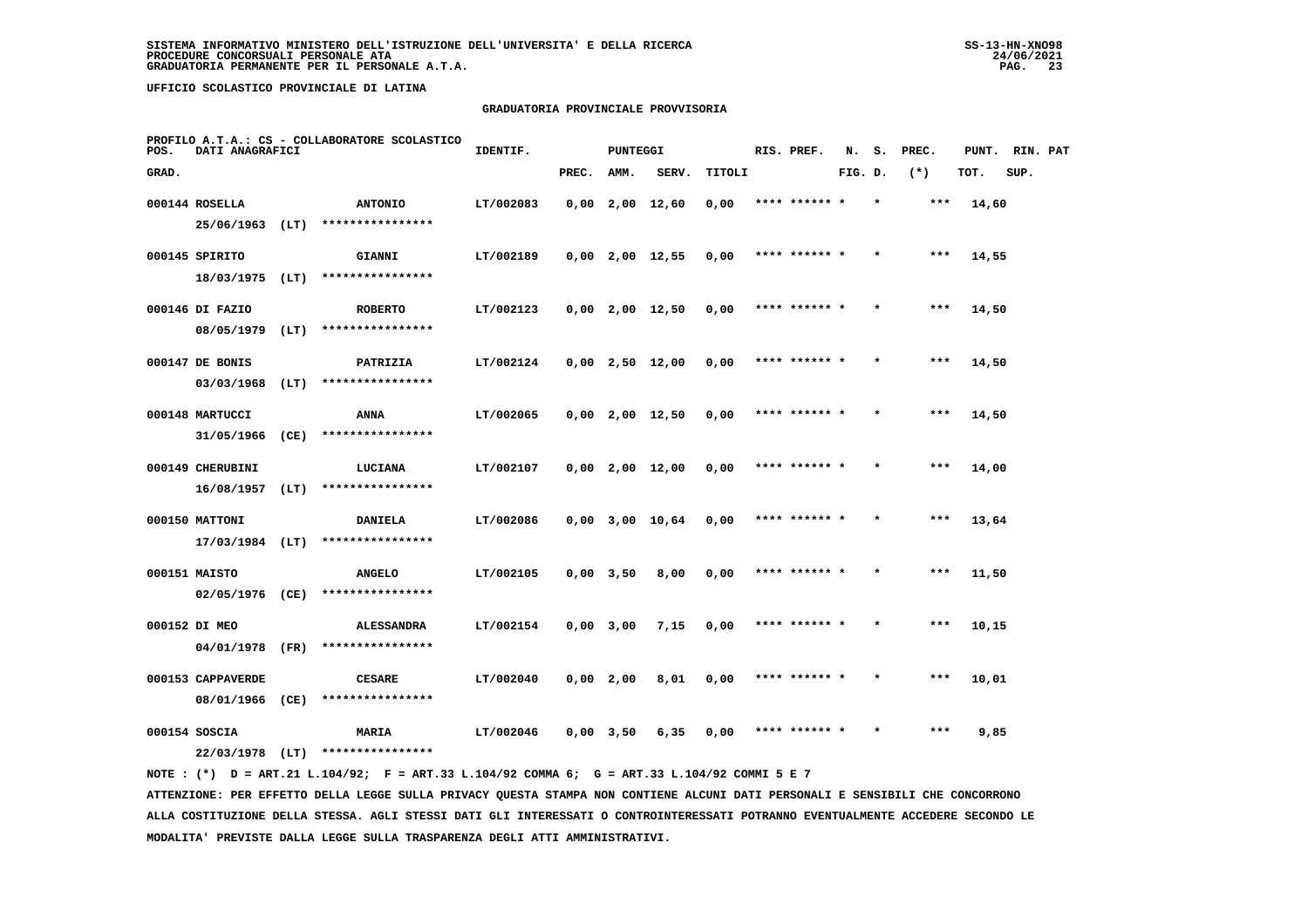# **GRADUATORIA PROVINCIALE PROVVISORIA**

| PROFILO A.T.A.: CS - COLLABORATORE SCOLASTICO<br>DATI ANAGRAFICI<br>POS.                    | IDENTIF.  |       | PUNTEGGI    |       |        | RIS. PREF.    | N.      |         | S. PREC. | PUNT. RIN. PAT |      |  |
|---------------------------------------------------------------------------------------------|-----------|-------|-------------|-------|--------|---------------|---------|---------|----------|----------------|------|--|
| GRAD.                                                                                       |           | PREC. | AMM.        | SERV. | TITOLI |               | FIG. D. |         | $(* )$   | TOT.           | SUP. |  |
| 000155 LETTIERI<br><b>GIOVANNA</b>                                                          | LT/002032 |       | $0,00$ 3,00 | 5,65  | 0,00   | **** ****** * |         | $\star$ | ***      | 8,65 X         |      |  |
| ****************<br>10/04/1972<br>(MA)                                                      |           |       |             |       |        |               |         |         |          |                |      |  |
| 000156 SALVADOR<br>PIETRO                                                                   | LT/002042 |       | 0,00 2,50   | 5,35  | 0,00   | **** ****** * |         | $\star$ | ***      | 7,85           |      |  |
| ****************<br>29/06/1962<br>(LT)                                                      |           |       |             |       |        |               |         |         |          |                |      |  |
| NOTE: (*) D = ART.21 L.104/92; F = ART.33 L.104/92 COMMA 6; G = ART.33 L.104/92 COMMI 5 E 7 |           |       |             |       |        |               |         |         |          |                |      |  |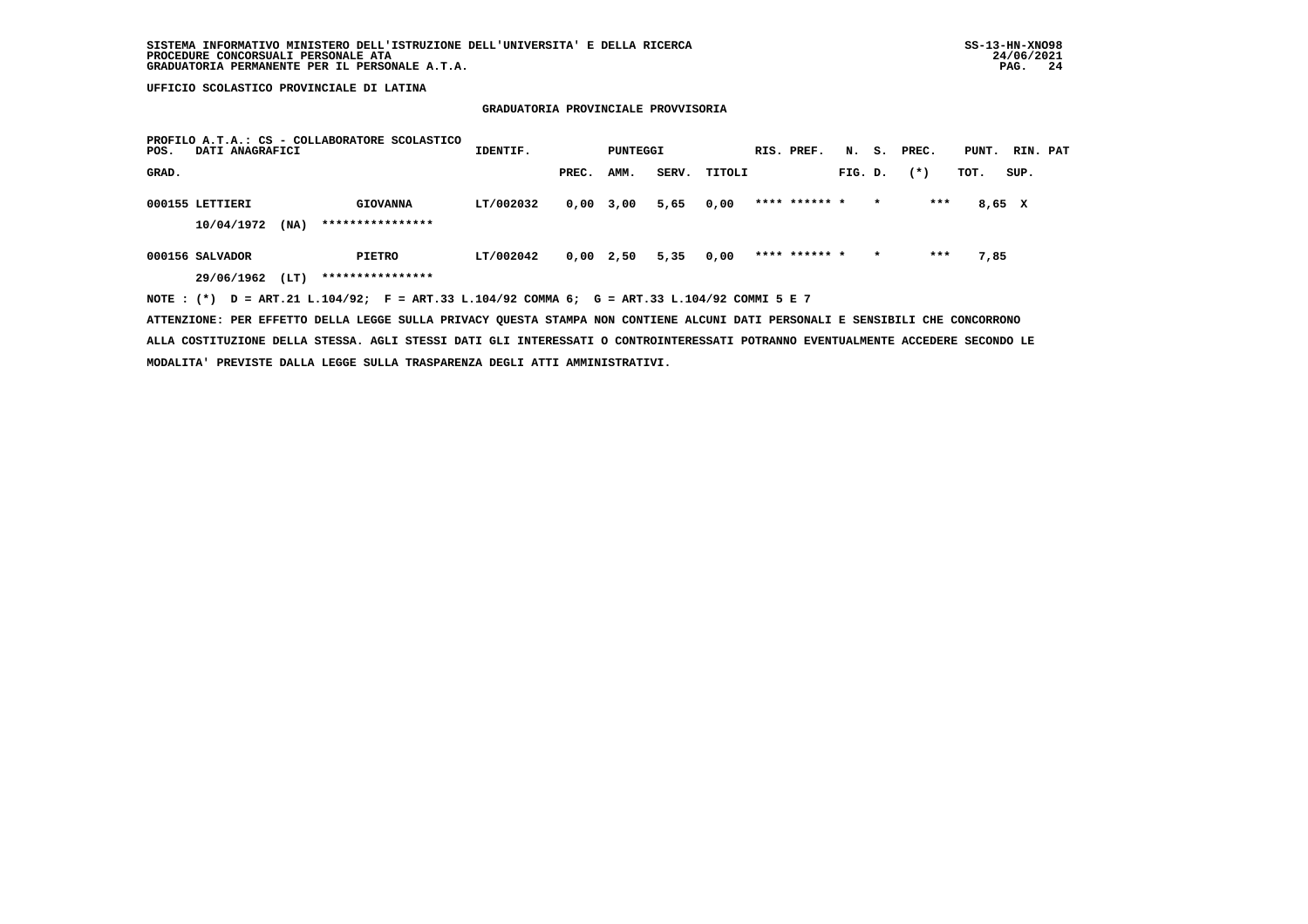#### **GRADUATORIA PROVINCIALE PROVVISORIA**

 **PROFILO A.T.A.: GA - GUARDAROBIERE**

 **NON CI SONO ASPIRANTI DA STAMPARE**